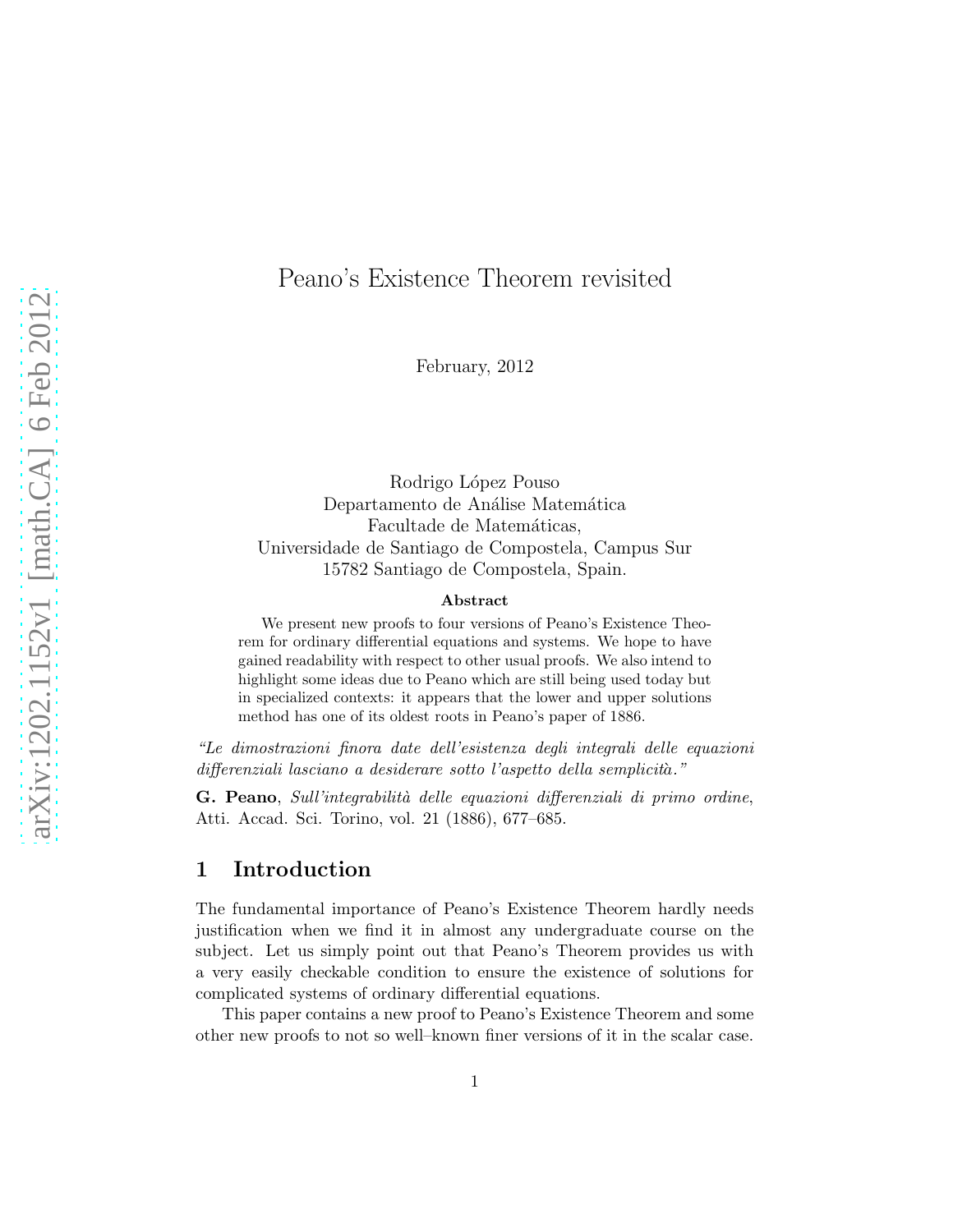Before going into detail we need to introduce some notation. Let  $t_0 \in \mathbb{R}$ and  $y_0 = (y_{0,1}, y_{0,2}, \dots, y_{0,n}) \in \mathbb{R}^n$   $(n \in \mathbb{N})$  be fixed, and let

$$
f: \mathrm{Dom}(f) \subset \mathbb{R}^{n+1} \longrightarrow \mathbb{R}^n
$$

<span id="page-1-0"></span>be defined in a neighborhood of  $(t_0, y_0)$ . We consider the initial value problem

$$
y' = f(t, y), \quad y(t_0) = y_0,\tag{1.1}
$$

which is really a system of  $n$  coupled ordinary differential equations along with their corresponding initial conditions.

By a solution of [\(1.1\)](#page-1-0) we mean a function  $\varphi: I \longrightarrow \mathbb{R}^n$  which is differentiable in a nondegenerate real interval I,  $t_0 \in I$ ,  $\varphi(t_0) = y_0$ , and for all  $t \in I$  we have  $\varphi'(t) = f(t, \varphi(t))$ , the corresponding one-sided derivatives being considered at the endpoints of the interval. It is implictly required that solutions have their graphs inside the domain of the function  $f$ .

The most popular version of Peano's Theorem reads as follows:

Peano's Theorem. If the function f is continuous in a neighborhood of  $(t_0, y_0)$  then the initial value problem [\(1.1\)](#page-1-0) has at least one solution defined in a neighborhood of  $t_0$ .

Peano proved the result in dimension  $n = 1$  first, see [\[14\]](#page-18-0), and then he extended it to systems in [\[15\]](#page-18-1). Peano's Theorem has attracted the attention of many mathematicians and, as a result, there are many different proofs available today. We can clasify them into two fundamental types:

- (A) Proofs based on the construction of a sequence of approximate solutions (mainly Euler–Cauchy polygons or Tonelli sequences) which converges to some solution.
- (B) Proofs based on fixed point theorems (mainly Schauder's Theorem) applied to the equivalent integral version of [\(1.1\)](#page-1-0).

Both types of proofs (A) and (B) have their advantages and their drawbacks. First, proofs of type  $(A)$  are more elementary and hence a priori more adequate for elementary courses. Second, proofs of type (B) are shorter and much clearer, but they involve more sophisticated results, namely fixed point theorems in infinite dimensional function spaces.

One can find some other types of proofs in the literature, but in our opinion they are not so clear or elementary. For instance, a well–known kind of mix of types (A) and (B) consists in approximating f by polinomials  $f_n$  (by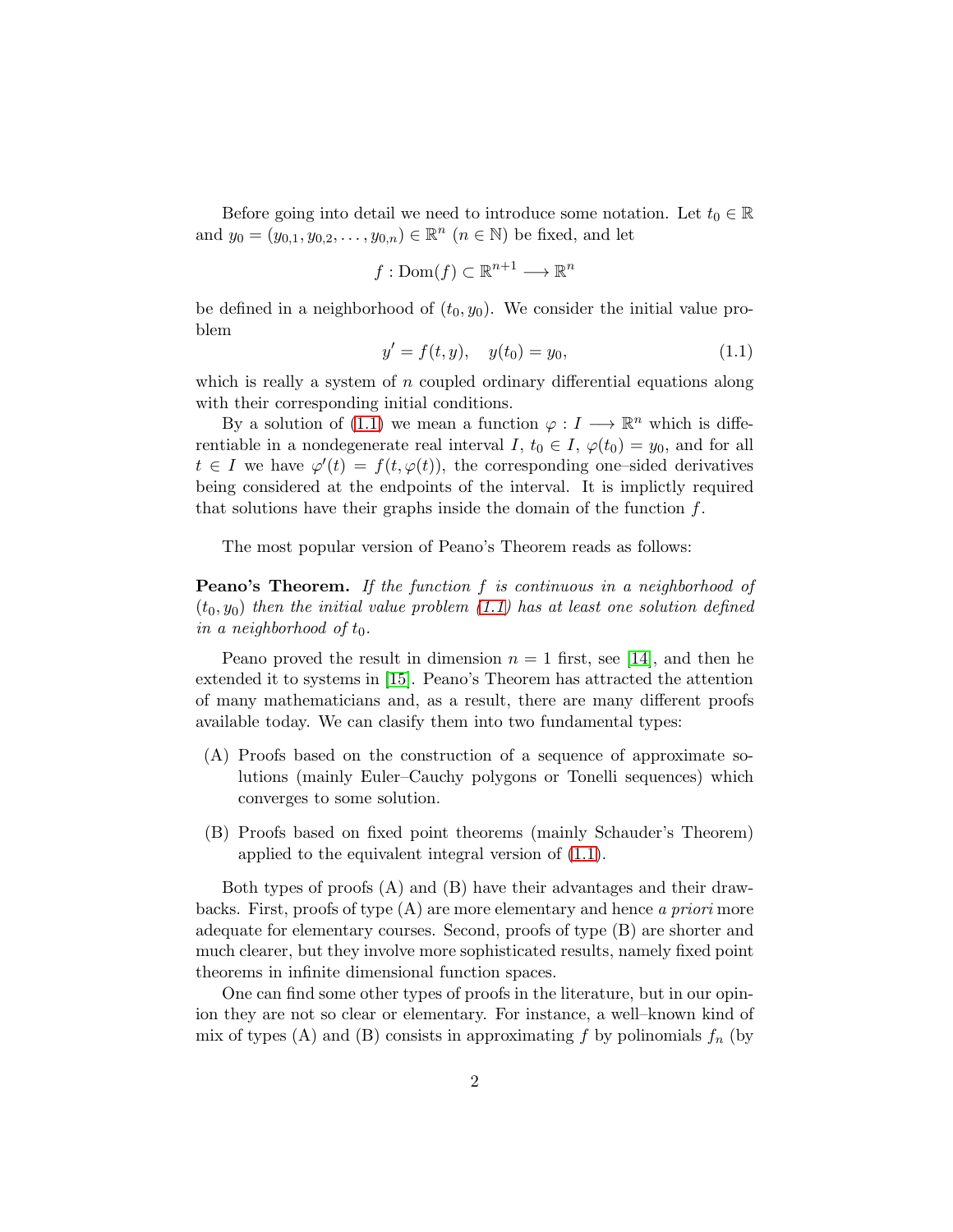virtue of the Stone–Weierstrass Theorem) so that the problems  $(1.1)$  with f replaced by  $f_n$  have unique solutions  $y_n$  (by virtue of the Banach contraction principle) which form an approximating sequence. More elementary proofs were devised in the seventies of the 20th century, partly as a reaction to a question posed in  $[10]$ . In  $[4, 6, 18, 20]$  $[4, 6, 18, 20]$  $[4, 6, 18, 20]$  $[4, 6, 18, 20]$  we find proofs of type  $(A)$  in dimension  $n = 1$  which avoid the Arzelà–Ascoli Theorem. As already stated in those references, similar ideas do not work in higher dimension, at least without further assumptions. We also find in [\[4\]](#page-17-1) a proof which uses Perron's method, see [\[16\]](#page-18-4), a refined version of Peano's own proof in [\[14\]](#page-18-0). It is fair to acknowledge that probably the best application of Perron's method to  $(1.1)$  in dimension  $n = 1$  is due to Goodman [\[7\]](#page-17-3), who even allowed f to be discontinuous with respect to the independent variable and whose approach has proven efficient in more general settings, see [\[1,](#page-17-4) [2,](#page-17-5) [8,](#page-17-6) [12\]](#page-18-5).

In this paper we present a proof of Peano's Theorem which, in our opinion, takes profit from the most advantageous ingredients of proofs of types (A) and (B) to produce a new one which we find more readable. In particular, our proof in Section 2 meets the following objectives:

- 1. It involves an approximating sequence, but we do not have to worry about its convergence or its subsequences at all.
- 2. It involves a mapping from a space of functions into the reals, thus introducing some elements of functional analysis, but the most sophisticated result we use to study it is the Arzelà–Ascoli Theorem.
- 3. Compactness in the space of continuous functions is conveniently emphasized as a basic ingredient in the proof, but we think that the way we use it ("continuous mappings in compact sets have minima") leads to a more readable proof than the usual ("sequences in compact sets have convergent subsequences").

This paper is not limited to a new proof of Peano's Theorem. With a little extra work and a couple of new ideas, we prove the existence of the least and the greatest solutions for scalar problems (Section 3) and we also study the existence of solutions between given lower and upper solutions (Section 4). Comparison with the literature is discussed in relevant places and examples (some of them new) are given to illustrate the results or their limitations.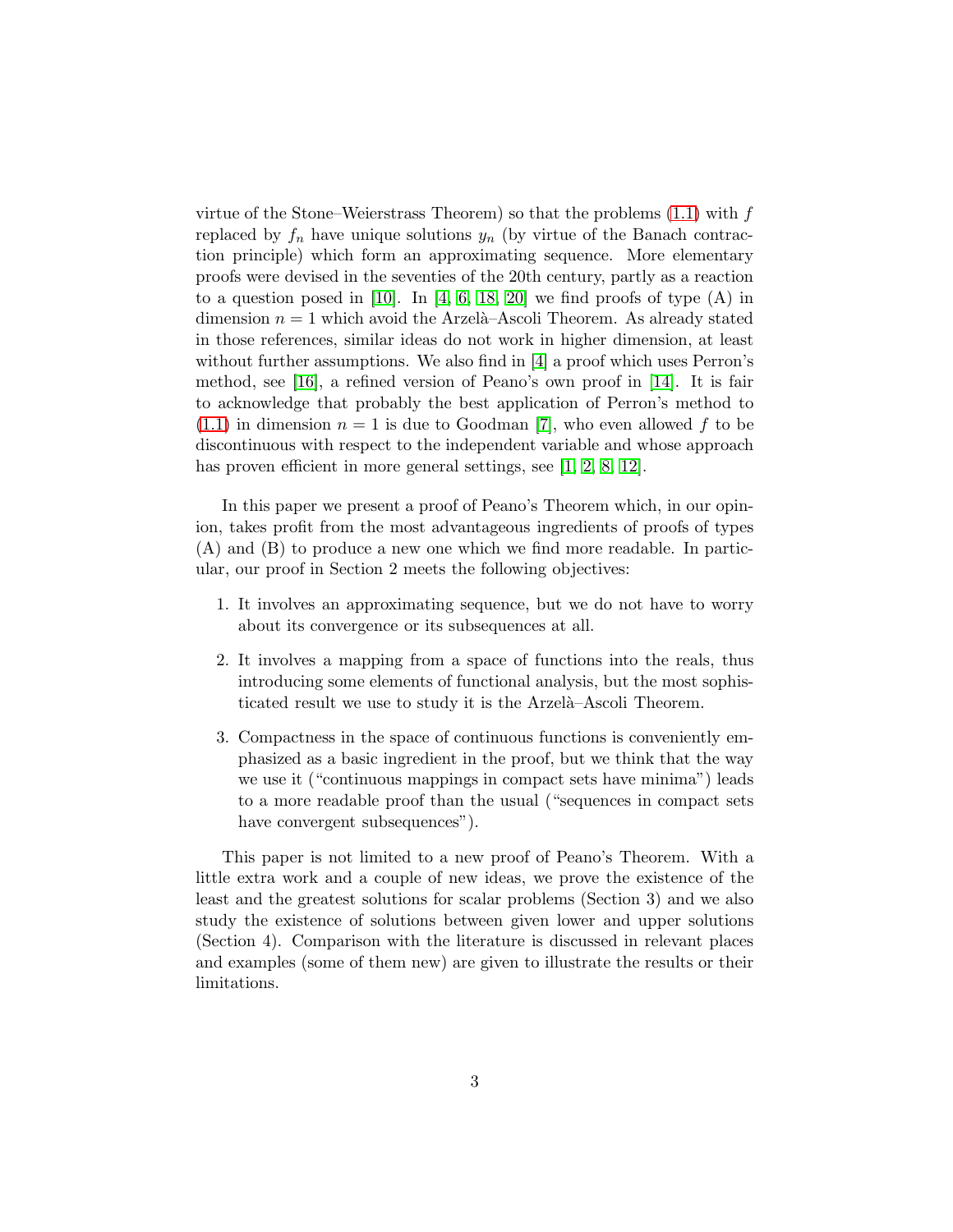#### 2 Proof of Peano's Theorem

A simplification of the problem. We claim that it suffices to prove the existence of solutions defined on the right of the initial time  $t_0$ .

To justify it, assume we have already proven the result for that specific type of solutions and consider the problem with reversed time

<span id="page-3-0"></span>
$$
y' = g(t, y) = -f(-t, y), \quad y(-t_0) = y_0.
$$
\n(2.2)

The function g is continuous in a neighborhood of  $(-t_0, y_0)$ , and therefore problem [\(2.2\)](#page-3-0) has some solution  $\phi$  defined for  $t \in [-t_0, -t_0 + \varepsilon_2]$  ( $\varepsilon_2 > 0$ ). Hence  $\varphi(t) = \phi(-t)$  solves [\(1.1\)](#page-1-0) in the interval  $[t_0 - \varepsilon_2, t_0]$ . Now it suffices to use any solution defined on the left of  $t_0$  and any solution defined on the right to have a solution defined in a neighborhood of  $t_0$ . The claim is proven.

In the sequel,  $\|\cdot\|$  denotes the maximum norm in  $\mathbb{R}^n$ , i.e., for a vector  $x = (x_1, x_2, \dots, x_n) \in \mathbb{R}^n$  we define

$$
||x|| = \max_{1 \le j \le n} |x_j|.
$$

**The proof.** As usual, we start by fixing some constants  $a > 0$  and  $b > 0$ such that the function f is defined and continuous in the  $(n+1)$ –dimensional interval  $[t_0, t_0 + a] \times \{y \in \mathbb{R}^n : ||y - y_0|| \le b\}$ , which is a compact subset of  $\mathbb{R}^{n+1}$ . Hence there exists  $L > 0$  such that

$$
||f(t,y)|| \le L \quad \text{whenever } 0 \le t - t_0 \le a \text{ and } ||y - y_0|| \le b.
$$

We now define the real interval  $I = [t_0, t_0 + c]$  with length

$$
c = \min\{a, b/L\},\
$$

and we consider the set A of all functions  $\gamma: I \longrightarrow \mathbb{R}^n$  such that  $\gamma(t_0) = y_0$ and which satisfy a Lipschitz condition with constant  $L$ , i.e.,

$$
\|\gamma(t) - \gamma(s)\| \le L|t - s| \quad \text{for all } s, t \in I.
$$

The previous choice of the constant  $c$  guarantees that every function  $\gamma \in \mathcal{A}$  satisfies  $\|\gamma(t) - y_0\| \leq b$  for all  $t \in I$ . Hence, for every  $\gamma \in \mathcal{A}$ the composition  $t \in I \mapsto f(t, \gamma(t))$  is well–defined, bounded (by L) and continuous in I. It is therefore possible to construct a mapping

$$
F:\mathcal{A}\longrightarrow [0,+\infty)
$$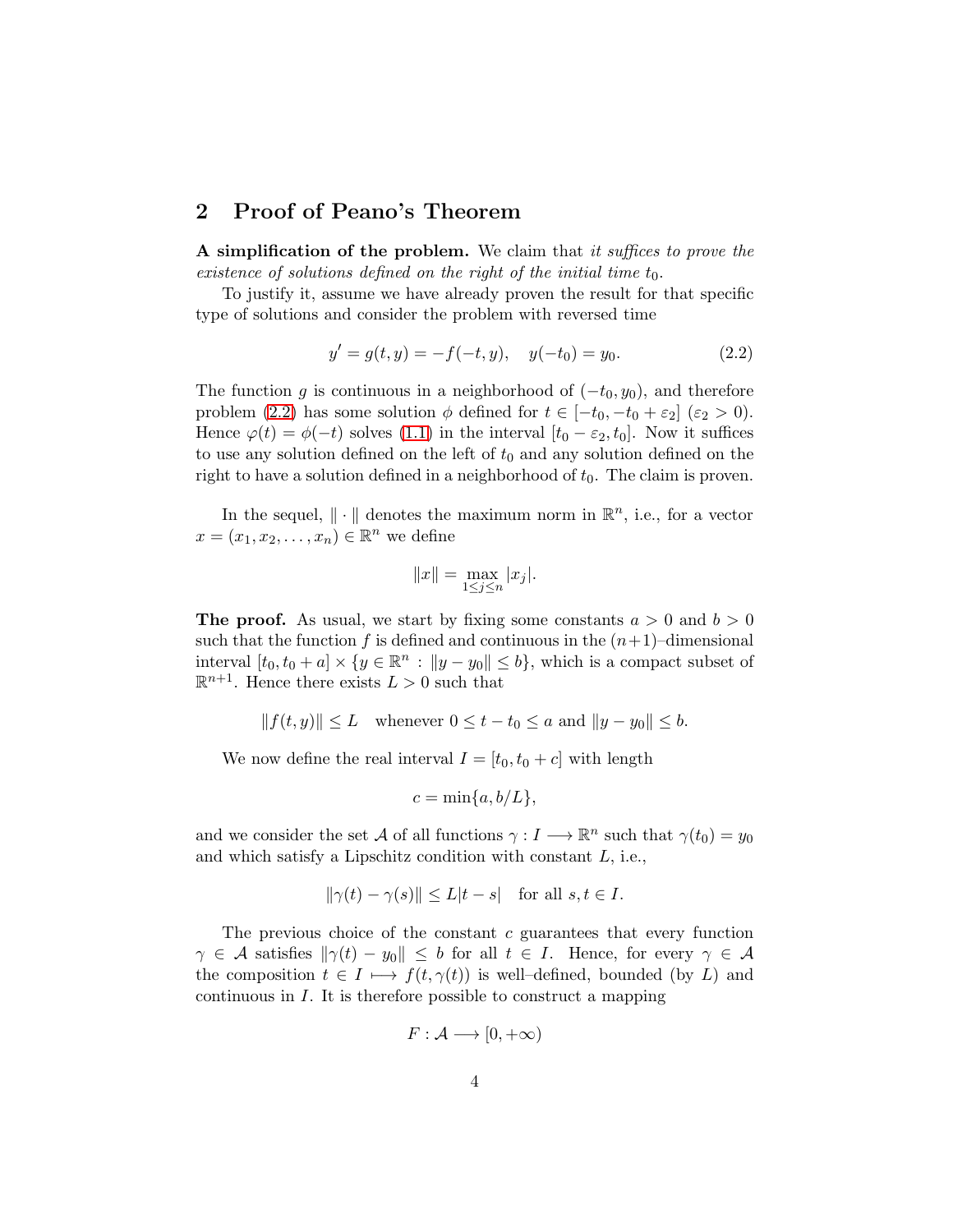as follows: for each function  $\gamma \in \mathcal{A}$  we define the non–negative number

$$
F(\gamma) = \max_{t \in I} \left\| \gamma(t) - y_0 - \int_{t_0}^t f(s, \gamma(s)) \, ds \right\|,
$$

which is a sort of measure of how far the function  $\gamma$  is from being a solution. In fact, the Fundamental Theorem of Calculus ensures that if  $F(\gamma) = 0$  for some  $\gamma \in \mathcal{A}$  then  $\gamma$  is a solution of the initial value problem [\(1.1\)](#page-1-0) in the interval  $I$  (the converse is also true, but we do not need it for this proof.)

It is easy to check that the mapping  $F$  is continuous in  $A$  (equipped with the topology of the uniform convergence in  $I$ ). In turn, by the Arzelà– Ascoli Theorem, the domain  $A$  is compact. Hence  $F$  attains a minimum at some  $\varphi \in \mathcal{A}$ .

To show that  $F(\varphi) = 0$  (which implies that  $\varphi$  is a solution) it suffices to prove that  $F$  assumes arbitrarily small positive values in  $A$ . To do so, we follow Tonelli, and for  $k \in \mathbb{N}$ ,  $k \geq 2$ , we consider the approximate problem<sup>[1](#page-4-0)</sup>

$$
\begin{cases}\n y(t) = y_0 \text{ for all } t \in [t_0, t_0 + c/k], \\
 y'(t) = f(t - c/k, y(t - c/k)) \quad \text{for all } t \in (t_0 + c/k, t_0 + c].\n\end{cases}
$$

This problem has a unique solution  $\gamma_k \in \mathcal{A}$  which we can integrate. Indeed, using induction with the subdivision  $t_0$ ,  $t_0 + c/k$ ,  $t_0 + 2c/k$ , ...,  $t_0 + c$ , and changing variables in the corresponding integrals, one can prove that the unique solution satisfies  $\|\gamma_k(t) - y_0\| \leq b$   $(t \in I)$  and

$$
\gamma_k(t) = \begin{cases} y_0 & \text{for all } t \in [t_0, t_0 + c/k], \\ y_0 + \int_{t_0}^{t - c/k} f(s, \gamma_k(s)) ds & \text{for all } t \in (t_0 + c/k, t_0 + c]. \end{cases}
$$

Therefore, for  $t \in [t_0, t_0 + c/k]$  we have

$$
\left\|\gamma_k(t) - y_0 - \int_{t_0}^t f(s, \gamma_k(s)) ds\right\| = \left\|\int_{t_0}^t f(s, y_0) ds\right\| \leq \frac{Lc}{k},
$$

and for  $t \in (t_0 + c/k, t_0 + c]$  we have

$$
\left\|\gamma_k(t)-y_0-\int_{t_0}^t f(s,\gamma_k(s))\,ds\right\|=\left\|\int_{t-c/k}^t f(s,\gamma_k(s))\,ds\right\|\leq \frac{Lc}{k}.
$$

Hence

$$
0 \leq F(\varphi) \leq F(\gamma_k) \leq \frac{Lc}{k},
$$

thus proving that  $F(\varphi) = 0$  because k can be chosen as big as we wish.  $\Box$ 

<span id="page-4-0"></span><sup>&</sup>lt;sup>1</sup>The differential equations in the approximate problems belong to the class of differential equations with delay. See, for instance, [\[17\]](#page-18-6).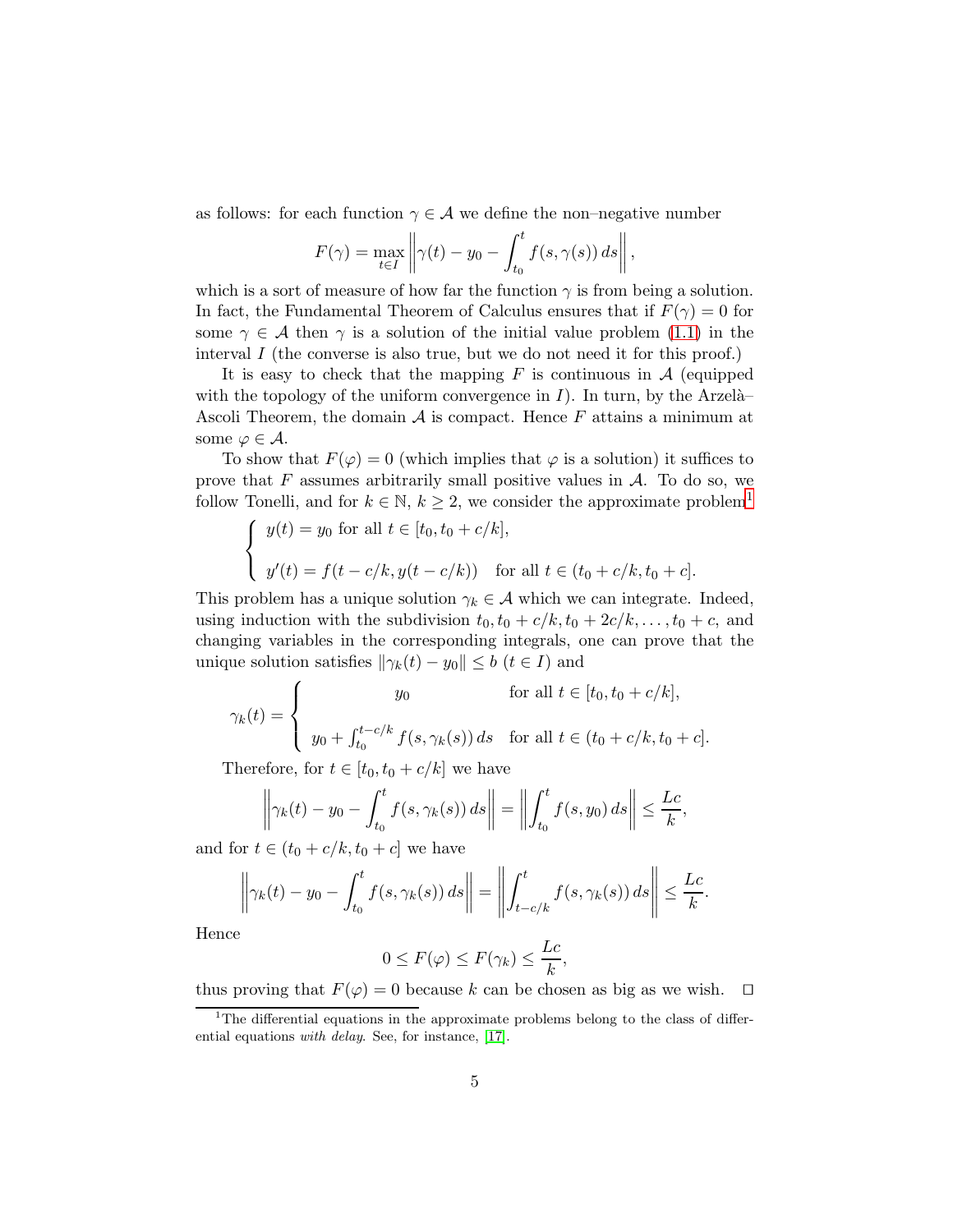The sequence  $\{\gamma_k\}_{k\in\mathbb{N}}$  constructed in the proof is often referred to as a Tonelli sequence. It is possible to use some other types of minimizing sequences in our proof. In particular, the usual Euler–Cauchy polygons are adequate for the proof too.

<span id="page-5-1"></span>Remark 2.1 The proof gives us more information than that collected in the statement, which we have preferred to keep in that form for simplicity and clarity.

For completeness and for later purposes, we now point out some consequences. In the conditions of Peano's Theorem, and with the notation introduced in the proof, the following results hold:

- 1. If  $f : [t_0, t_0 + a] \times \{y \in \mathbb{R}^n : ||y y_0|| \le b\} \rightarrow \mathbb{R}^n$  is continuous, bounded by  $L > 0$  on its domain, and  $a \leq b/L$ , then problem [\(1.1\)](#page-1-0) has at least one solution defined on the whole interval  $[t_0, t_0 + a]$ .
- 2. A specially important consequence of the previous result arises when  $f: [t_0, t_0 + a] \times \mathbb{R}^n \longrightarrow \mathbb{R}^n$  is continuous and bounded. In that case we can guarantee that the initial value problem  $(1.1)$  has at least one solution defined on  $[t_0, t_0 + a]$ .

Peano's Theorem allows the existence of infinitely many solutions. We owe the following example precisely to Peano.

Peano's example of a problem with infinitely many solutions. The scalar problem

<span id="page-5-0"></span>
$$
y' = 3y^{2/3}, \quad y(0) = 0,\tag{2.3}
$$

has infinitely many solutions. Indeed, one can easily check that  $\varphi(t) = 0$ and  $\psi(t) = t^3$   $(t \in \mathbb{R})$  are solutions. Now the remaining solutions are given by, let us say, a combination of those two. Specifically, if  $t_1 \leq 0 \leq t_2$  then the function

$$
\phi(t) = \begin{cases}\n(t - t_1)^3, & \text{if } t < t_1, \\
0, & \text{if } t_1 \le t \le t_2, \\
(t - t_2)^3, & \text{if } t > t_2,\n\end{cases}
$$

is a solution of  $(2.3)$ . The converse is true as well: every solution of  $(2.3)$  is one of those indicated above.

#### 3 A finer result in dimension one

In this section we are concerned with a not so well–known version of Peano's Theorem in dimension  $n = 1$  which ensures the existence of the least and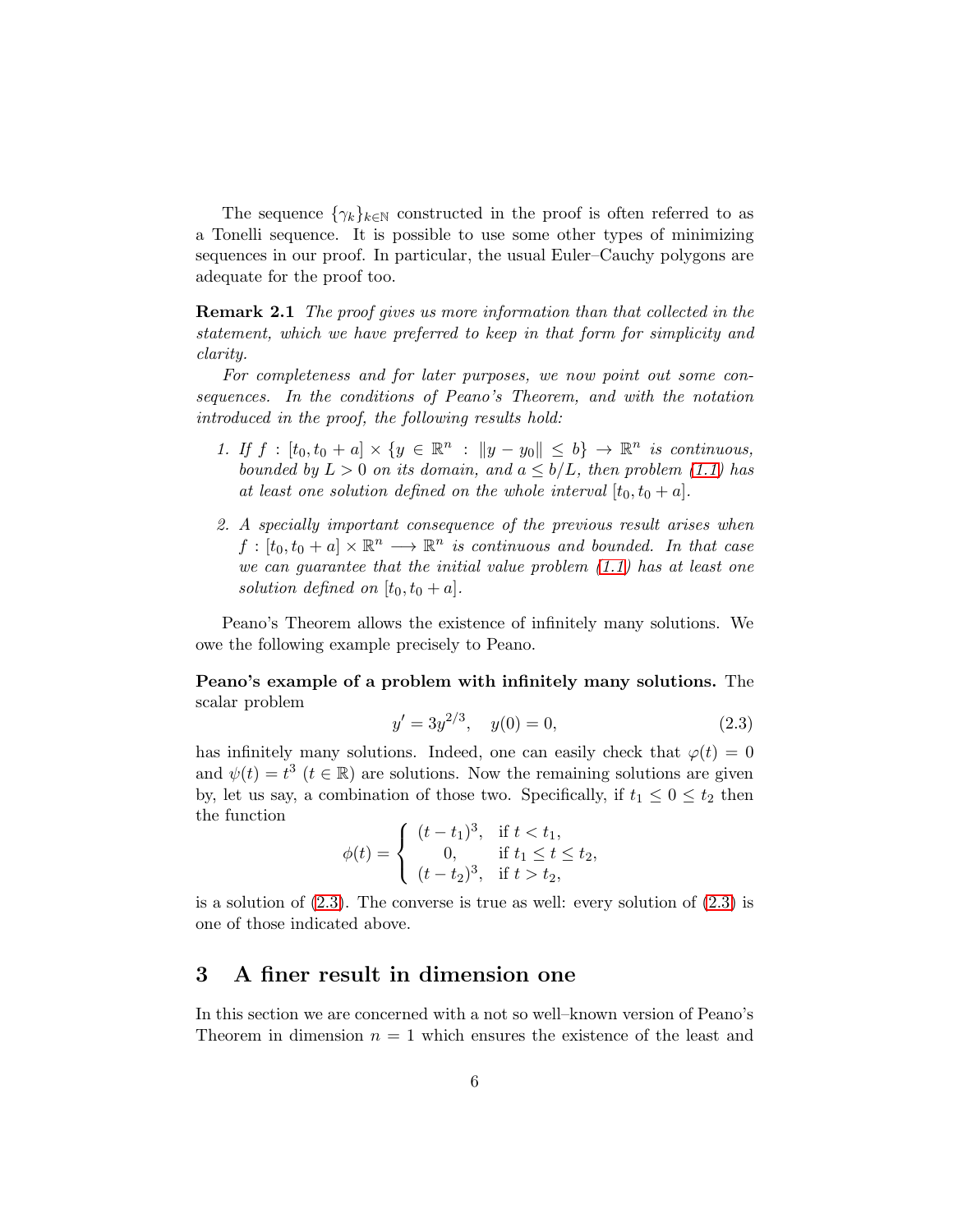the greatest solutions to [\(1.1\)](#page-1-0). This result goes back precisely to Peano [\[14\]](#page-18-0), where the greatest solution defined on the right of  $t_0$  was obtained as the infimum of all strict upper solutions. A strict upper solution to the problem [\(1.1\)](#page-1-0) on some interval I is, roughly speaking, some function  $\beta =$  $\beta(t)$  satisfying  $\beta'(t) > f(t, \beta(t))$  for all  $t \in I$ , and  $\beta(t_0) \geq y_0$ . Peano also showed in [\[14\]](#page-18-0) that the least solution is the supremum of all strict lower solutions, which we define by reversing all the inequalities in the definition of strict upper solution.

Notice, for instance, that Peano's example [\(2.3\)](#page-5-0) has infinitely many solutions, the least one being

$$
\varphi_*(t) = t^3 \text{ for } t < 0, \quad \varphi_*(t) = 0 \text{ for } t \ge 0,
$$

and the greatest solution being

$$
\varphi^*(t) = 0 \text{ for } t < 0, \quad \varphi^*(t) = t^3 \text{ for } t \ge 0.
$$

Here we present a very easy proof of the existence of the least and the greatest solutions which does not lean on lower/upper solutions (as in [\[4,](#page-17-1) [7,](#page-17-3) [14,](#page-18-0) [16\]](#page-18-4)) or on special sequences of approximate solutions (as in [\[4,](#page-17-1) [18,](#page-18-2) [20\]](#page-18-3)). Basically, we obtain the greatest solution as the solution having the greatest integral. This idea works in other settings, see [\[5\]](#page-17-7).

<span id="page-6-0"></span>Theorem 3.1 (Second version of Peano's Theorem) Consider problem [\(1.1\)](#page-1-0) in dimension  $n = 1$ , and assume that there exist constants a, b,  $L \in (0, +\infty)$ such that the function

$$
f : [t_0, t_0 + a] \times [y_0 - b, y_0 + b] \longrightarrow \mathbb{R}
$$

is continuous and  $|f(t, y)| \leq L$  for all  $(t, y) \in [t_0, t_0 + a] \times [y_0 - b, y_0 + b]$ .

Then there exist solutions of  $(1.1) \varphi_*, \varphi^*: I = [t_0, t_0 + c] \longrightarrow \mathbb{R}$ , where  $c = \min\{a, b/L\}$ , such that every solution of  $(1.1) \varphi : I \longrightarrow \mathbb{R}$  satisfies

$$
\varphi_*(t) \le \varphi(t) \le \varphi^*(t) \quad \text{for all } t \in I.
$$

**Proof.** Let us consider the set of functions A introduced in the proof of Peano's Theorem in Section 2 and adapted to dimension  $n = 1$ , i.e., the set of all functions  $\gamma : I = [t_0, t_0 + c] \longrightarrow \mathbb{R}$  such that  $\gamma(t_0) = y_0$  and

$$
|\gamma(t) - \gamma(s)| \le L|t - s| \quad \text{for all } s, t \in I.
$$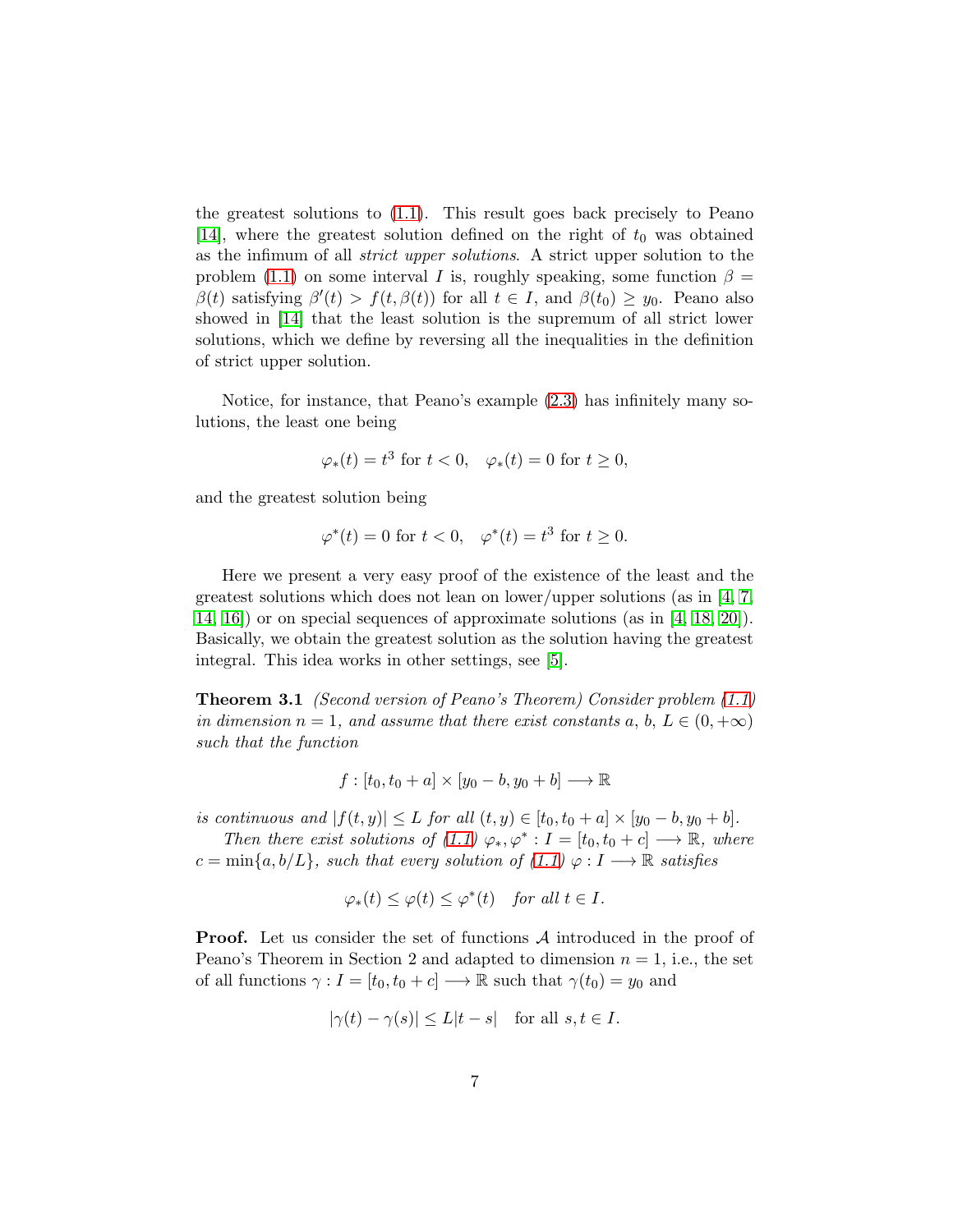Let S denote the set of solutions of  $(1.1)$  defined on I. Our first version of Peano's Theorem ensures that  $S$  is not an empty set. Moreover standard arguments show that  $S \subset A$  and that S is a compact subset of  $C(I)$ . Hence the continuous mapping

$$
\mathcal{I} : \varphi \in \mathcal{S} \longmapsto \mathcal{I}(\varphi) = \int_{t_0}^{t_0 + c} \varphi(s) \, ds
$$

attains a maximum at some  $\varphi^* \in \mathcal{S}$ .

Let us show that  $\varphi^*$  is the greatest solution of [\(1.1\)](#page-1-0) on the interval I. Reasoning by contradiction, assume that we have a solution  $\varphi: I \longrightarrow \mathbb{R}$  such that  $\varphi(t_1) > \varphi^*(t_1)$  for some  $t_1 \in (t_0, t_0 + L)$ . Since  $\varphi(t_0) = y_0 = \varphi^*(t_0)$  we can find  $t_2 \in [t_0, t_1)$  such that  $\varphi(t_2) = \varphi^*(t_2)$  and  $\varphi > \varphi^*$  on  $(t_2, t_1]$ . We now have two possibilites on the right of  $t_1$ : either  $\varphi > \varphi^*$  on  $(t_2, t_0 + L)$ , or there exists  $t_3 \in (t_1, t_0 + L)$  such that  $\varphi > \varphi^*$  on  $(t_2, t_3)$  and  $\varphi(t_3) = \varphi^*(t_3)$ . Let us assume the latter (the proof is similar in the other situation) and consider the function

$$
\varphi_1: t \in I \longmapsto \varphi_1(t) = \begin{cases} \varphi(t), & \text{if } t \in [t_2, t_3], \\ \varphi^*(t), & \text{otherwise.} \end{cases}
$$

Elementary arguments with side derivatives show that  $\varphi_1 \in \mathcal{S}$ . Moreover  $\varphi^* \leq \varphi_1$  in I, with strict inequality in a subinterval, hence

$$
\mathcal{I}(\varphi^*) < \mathcal{I}(\varphi_1),
$$

but this is a contradiction with the choice of  $\varphi^*$ .

Similarly, one can prove that I attains a minimum at certain  $\varphi_* \in \mathcal{S}$ , and that  $\varphi_*$  is the least element in S. □

Can Theorem [3.1](#page-6-0) be adapted to systems? Yes, it can, but more than continuity must be required for the function  $f$ , as we will specify below. The need of some extra conditions is easily justified with examples of the following type.

Example 3.1 Consider the system

<span id="page-7-0"></span>
$$
\begin{cases} y_1' = 3y_1^{2/3}, & y_1(0) = 0, \\ y_2' = -y_1, & y_2(0) = 0. \end{cases}
$$

The first problem can be solved independently, and it has infinitely many solutions (this is Peano's example again). Notice that the greater the solution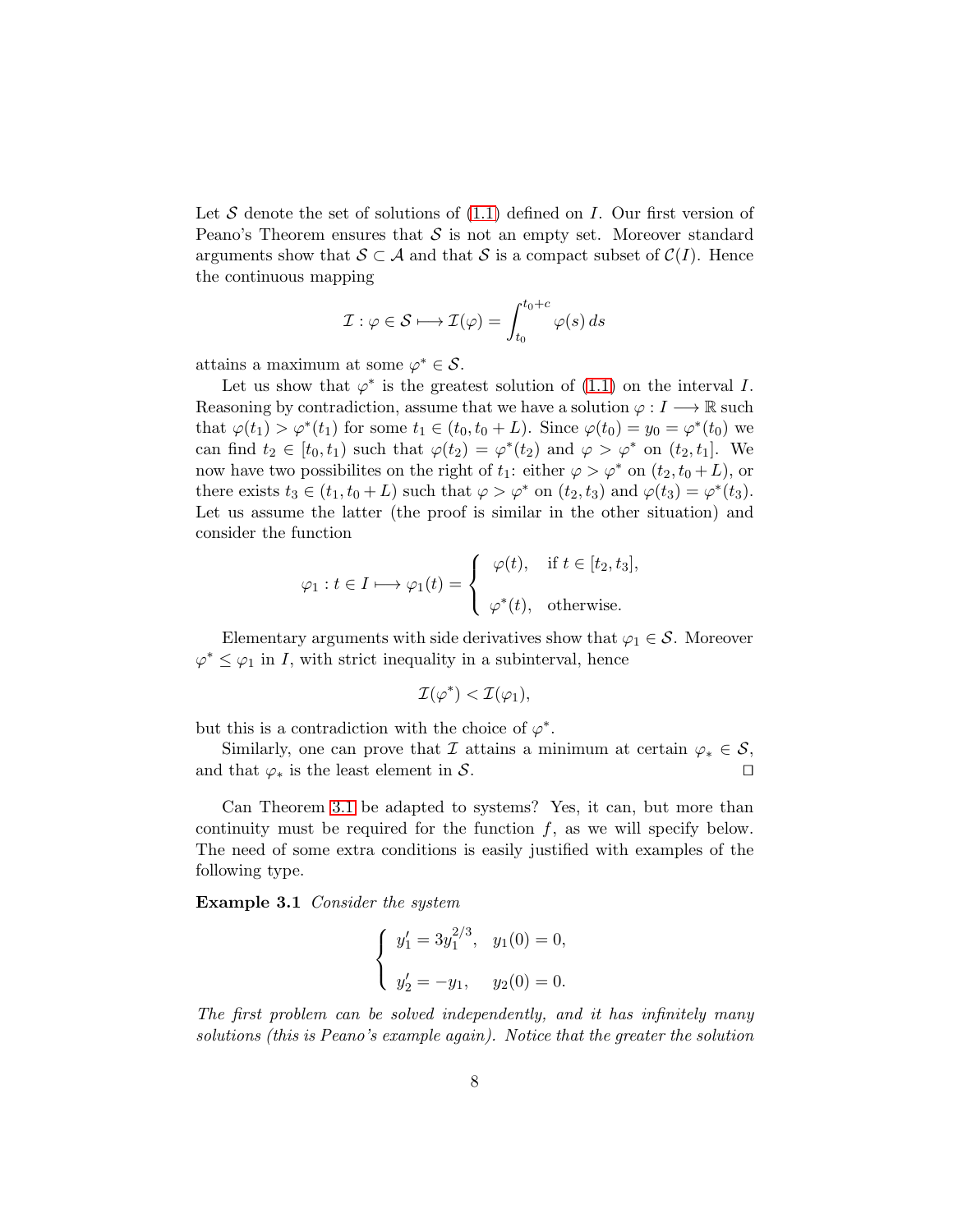we choose for  $y_1$  is then the smaller the corresponding  $y_2$  becomes on the right of  $t_0 = 0$ . Therefore this system does not have a solution which is greater than the other ones in both components.

Notice however that the system in Example [3.1](#page-7-0) has a solution whose first component is greater than the first component of any other solution, and the same is true replacing "greater" by "smaller" or "first component" by "second component". This observation leads us naturally to the following question: in the conditions of Peano's Existence Theorem we fix a component  $i \in \{1, 2, ..., n\}$ , can we ensure the existence of a solution with the greatest i-th component? The following example answers this question on the negative.

**Example 3.2** Let  $\phi : \mathbb{R} \longrightarrow \mathbb{R}$  be a continuously differentiable function such that  $\phi(0) = 0$  and  $\phi$  assumes both negative and positive values in every neighborhood of 0 (hence  $\phi'(0) = 0$ )<sup>[2](#page-8-0)</sup>.

The idea is to construct a system whose solutions have a component which is a translation of  $\phi$ , and then those specific components cannot be compared. To do so it suffices to consider the two dimensional system

$$
\begin{cases}\ny'_1 = 3y_1^{2/3}, & y_1(0) = 0, \\
y'_2 = \phi'\left(y_1^{1/3}\right), & y_2(0) = 0.\n\end{cases}
$$

Let  $\varepsilon > 0$  be fixed; we are going to prove that there is not a solution of the system whose second component is greater than the second component of any other solution on the whole interval  $[0, \varepsilon]$ .

First, note that we can compute all the solutions. For each  $a \in [0, \varepsilon]$  we have a solution  $\varphi(t) = (\varphi_1(t), \varphi_2(t))$  given by

$$
\varphi_1 = 0
$$
 on [0, a] and  $\varphi_1(t) = (t - a)^3$  for  $t \in [a, \varepsilon]$ ,

and then it suffices to integrate the second component to obtain  $\varphi_2 = 0$  on  $[0, a]$ , and

$$
\varphi_2(t) = \int_b^t \phi'(s-a) \, ds = \phi(t-a) \quad \text{for } t \in [a, \varepsilon].
$$

Conversely, every solution of the system is given by the previous expression for an adequate value of  $a \in [0, \varepsilon]$ .

<span id="page-8-0"></span><sup>&</sup>lt;sup>2</sup>A paradigm is  $\phi(x) = x^3 \sin(1/x)$  for  $x \neq 0$ , and  $\phi(0) = 0$ .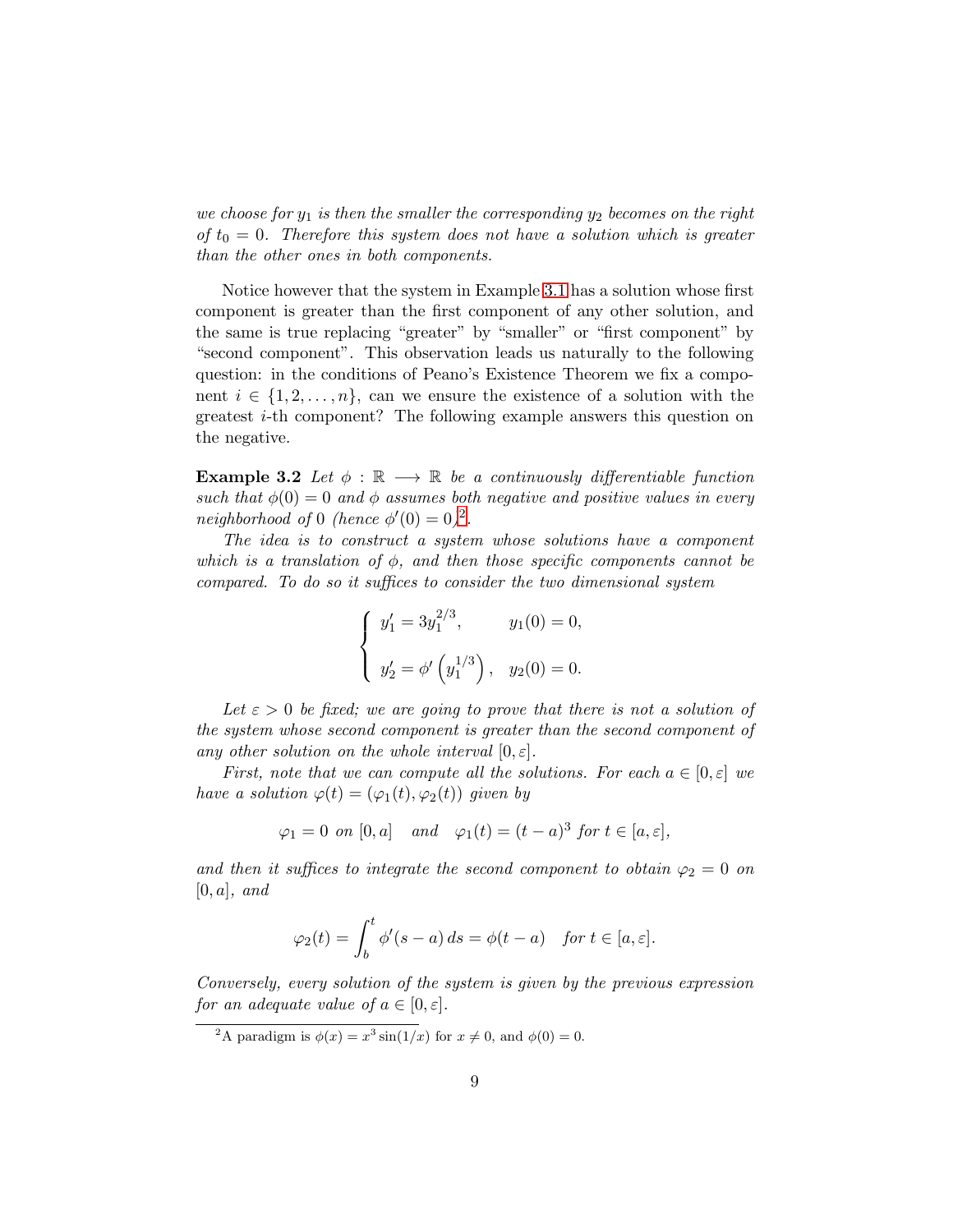Now let us consider two arbitrary solutions of the system. They are given by the above formulas for some corresponding values  $a = b$  and  $a = b'$ , with  $0 \leq b \leq b' \leq \varepsilon$ , and then their respective second components cannot be compared in the subinterval  $(b, b')$ .

The previous example still has a solution with the greatest first component, but, in the author's opinion, this is just a consequence of the fact that the first equation in the system is uncoupled and we can solve it independently (in particular, Theorem [3.1](#page-6-0) applies). However this remark raises the open problem of finding a two dimensional system which has neither a solution with the greatest first component nor a solution with the greatest second component.

A multidimensional version of Theorem [3.1](#page-6-0) is valid if the nonlinear part

$$
f(t, y) = (f_1(t, y), f_2(t, y), \dots, f_n(t, y))
$$

is quasimonotone nondecreasing, i.e., if for each component  $i \in \{1, 2, \ldots, n\}$ the relations  $y_j \leq \bar{y}_j$ ,  $j \neq i$ , imply

$$
f_i(t, (y_1, \ldots, y_{i-1}, y, y_i, \ldots, y_n)) \le f_i(t, (\bar{y}_1, \ldots, \bar{y}_{i-1}, y, \bar{y}_i, \ldots, \bar{y}_n)).
$$

The reader is referred to [\[1,](#page-17-4) [2,](#page-17-5) [8,](#page-17-6) [9,](#page-17-8) [19,](#page-18-7) [20\]](#page-18-3) and references therein for more information on quasimonotone systems.

## 4 The power of lower and upper solutions: Existence for nonlocal problems

The real power of lower and upper solutions reveals when we want to guarantee the existence of solution to [\(1.1\)](#page-1-0) on a given interval, and not merely in an unknown (possibly very small) neighborhood of  $t_0$ .

Let  $a > 0$  be fixed, let  $f : [t_0, t_0 + a] \times \mathbb{R} \longrightarrow \mathbb{R}$  be continuous, and consider the nonlocal problem

<span id="page-9-0"></span>
$$
y' = f(t, y)
$$
 for all  $t \in I = [t_0, t_0 + a]$ ,  $y(t_0) = y_0$ . (4.4)

In this section we follow Goodman [\[7\]](#page-17-3), who considered the Carathéodory version of [\(4.4\)](#page-9-0) and proved that the greatest solution is the supremum of all (nonstrict) lower solutions, while the least solution is the infimum of all upper solutions.<sup>[3](#page-9-1)</sup> In this paper, by upper solution we mean a function

<span id="page-9-1"></span><sup>&</sup>lt;sup>3</sup>Note that we can find in the literature some other denominations for upper (lower) solutions, such as upper (lower) functions, or superfunctions (subfunctions).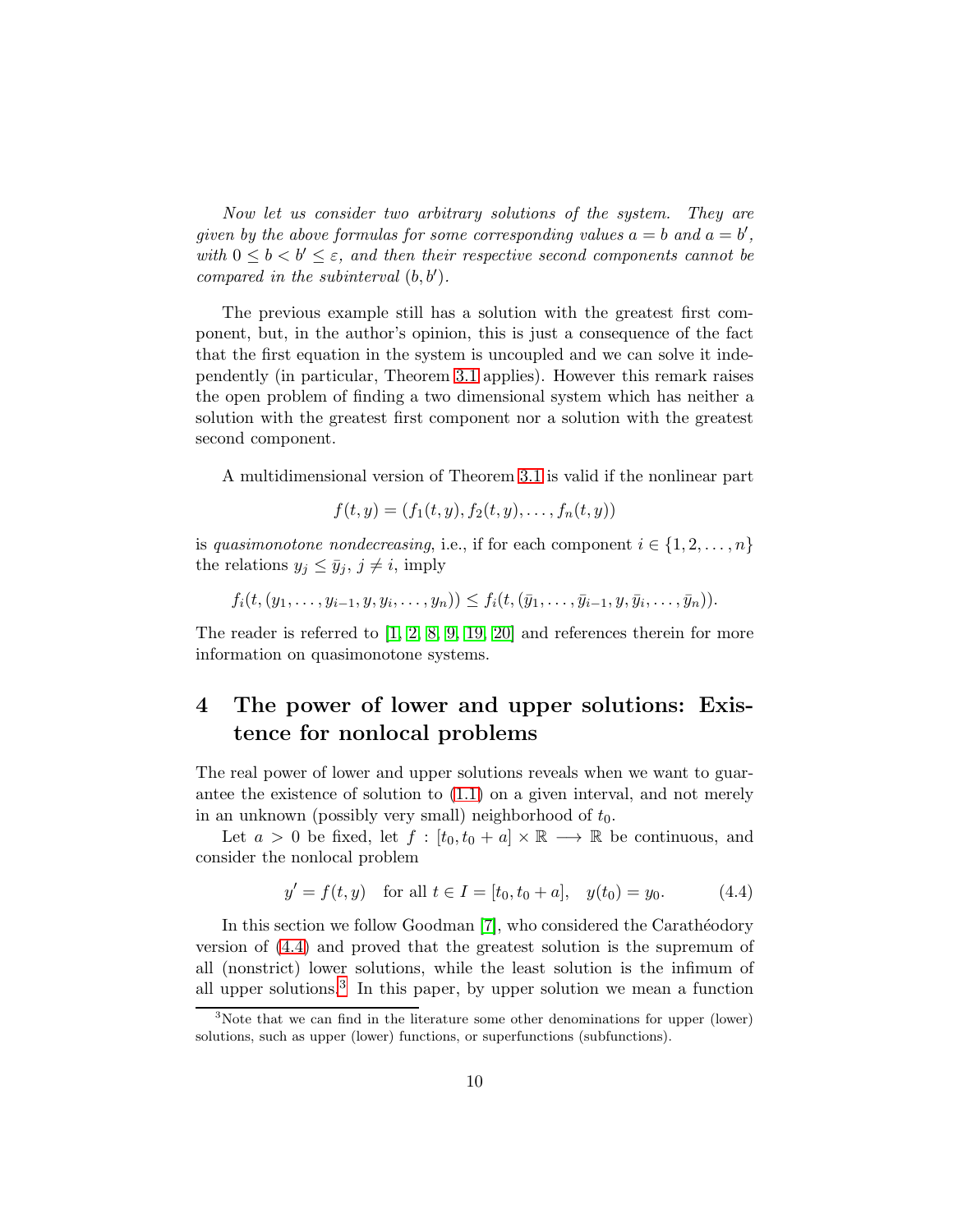$\beta: I \longrightarrow \mathbb{R}$  which is continuously differentiable in the interval  $I, \beta(t_0) \geq y_0$ , and  $\beta'(t) \ge f(t, \beta(t))$  for all  $t \in I$ . We define a lower solution in an analogous way reversing the corresponding inequalities.

Our first result is quite simple and well–known. Indeed, it has a standard concise proof as a corollary of Peano's Existence Theorem (one has to use the second observation in Remark [2.1\)](#page-5-1). However it can also be proven independently, as we are going to show, and then Peano's Existence Theorem in dimension  $n = 1$  will follow as a corollary (see Remark [4.1\)](#page-12-0). To sum up, the following proof is another new proof to Peano's Theorem in dimension  $n = 1$  which readers might want to compare with those in [\[4,](#page-17-1) [6,](#page-17-2) [18,](#page-18-2) [20\]](#page-18-3). The main difference with respect to the proofs in [\[4,](#page-17-1) [6,](#page-17-2) [18,](#page-18-2) [20\]](#page-18-3) is that we need to produce approximate solutions between given lower and upper solutions, which we do with the aid of Lemma [4.2.](#page-10-0)

<span id="page-10-1"></span>Theorem 4.1 (Third version of Peano's Theorem) Suppose that problem [\(4.4\)](#page-9-0) has a lower solution  $\alpha$  and an upper solution  $\beta$  such that  $\alpha(t) \leq \beta(t)$ for all  $t \in I$ .

Then problem  $(4.4)$  has at least one solution  $\varphi: I \longrightarrow \mathbb{R}$  such that

$$
\alpha(t) \le \varphi(t) \le \beta(t) \quad \text{for all } t \in I.
$$

**Proof.** Let  $L > 0$  be fixed so that

$$
|f(t,y)| \le L \quad \text{for all } (t,y) \in I \times \mathbb{R}^2 \text{ such that } \alpha(t) \le y \le \beta(t),
$$

and  $\max\{|a'(t)|, |\beta'(t)|\} \leq L$  for all  $t \in I$ . Let us define the set A of all continuous functions  $\gamma : I \longrightarrow \mathbb{R}$  such that  $\alpha \leq \gamma \leq \beta$  on I and

$$
|\gamma(t) - \gamma(s)| \le L|t - s|
$$
 for all  $s, t \in I$ .

The choice of L ensures that  $\alpha, \beta \in \mathcal{A}$ , so  $\mathcal{A}$  is not empty. Moreover, the set A is a connected subset of  $C(I)$  (convex, actually), and the Arzelà–Ascoli Theorem implies that  $A$  is compact. Hence the mapping defined by

$$
F(\gamma) = \max_{t \in I} \left| \gamma(t) - y_0 - \int_{t_0}^t f(s, \gamma(s)) \, ds \right| \quad \text{for each } \gamma \in \mathcal{A},
$$

<span id="page-10-0"></span>attains a minimum at some  $\varphi \in \mathcal{A}$ . We are going to prove that  $F(\varphi) = 0$ , thus showing that  $\varphi$  is a solution in the conditions of the statement. To do it, we are going to prove that we can find functions  $\gamma \in \mathcal{A}$  such that  $F(\gamma)$  is as small as we wish. The construction of such functions leans on the following lemma.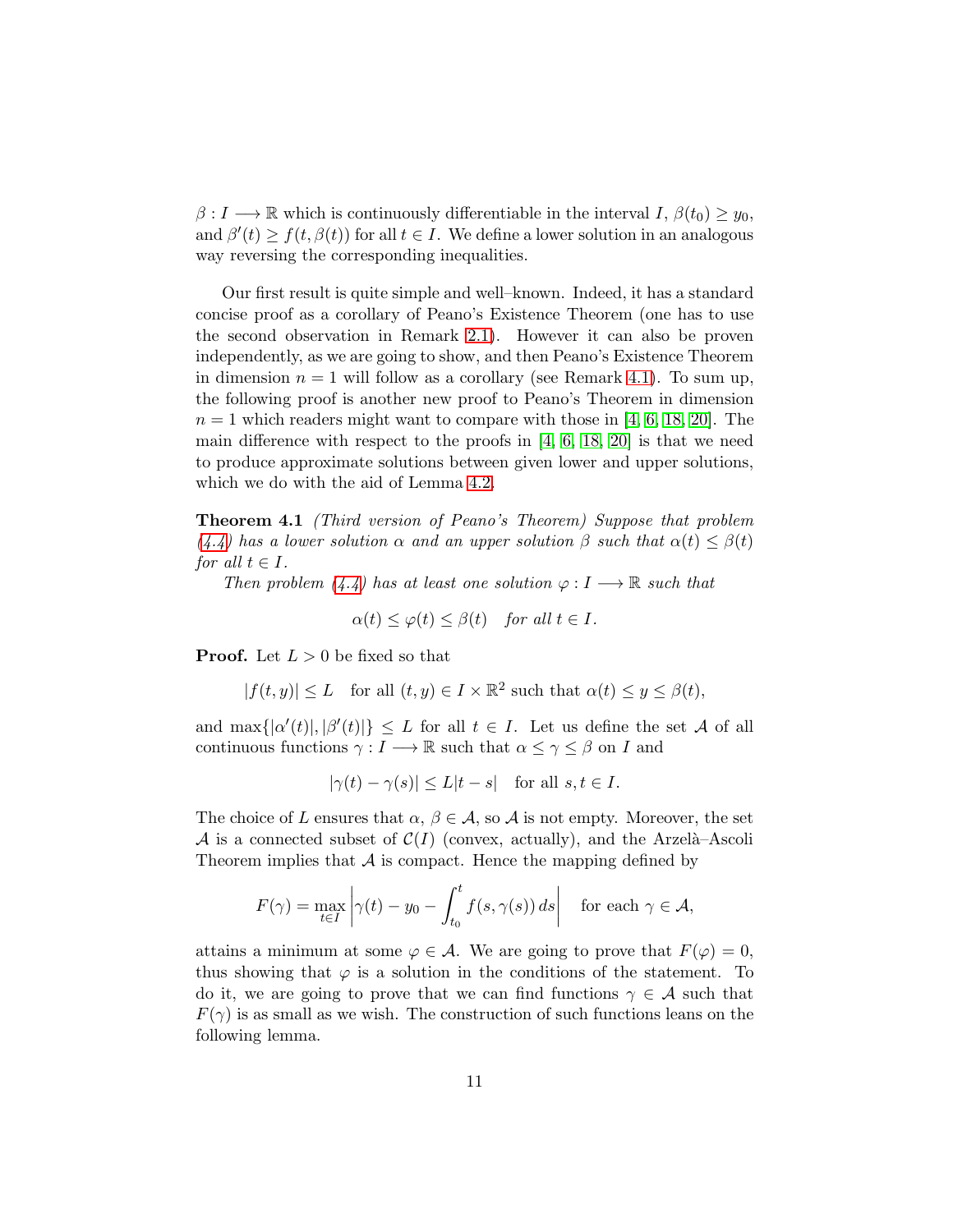**Lemma 4.2** For all  $t_1, t_2 \in I$  such that  $t_1 < t_2$ , and all  $y_1 \in [\alpha(t_1), \beta(t_1)],$ there exists  $\gamma \in \mathcal{A}$  such that

$$
\gamma(t_1) = y_1
$$
 and  $\gamma(t_2) = y_1 + \int_{t_1}^{t_2} f(s, \gamma(s)) ds.$ 

**Proof of Lemma [4.2.](#page-10-0)** Let  $t_1, t_2$  and  $y_1$  be as in the statement. We define a set of functions  $A_1 = \{ \gamma \in \mathcal{A} : \gamma(t_1) = y_1 \}.$  The set  $A_1$  is not empty: an adequate convex linear combination of  $\alpha$  and  $\beta$  assumes the value  $y_1$  at  $t_1$ , and then it belongs to  $A_1$ .

Let us consider the mapping  $G : \mathcal{A}_1 \longrightarrow \mathbb{R}$ , defined for each  $\gamma \in \mathcal{A}_1$  as

$$
G(\gamma) = \gamma(t_2) - y_1 - \int_{t_1}^{t_2} f(s, \gamma(s)) ds.
$$

To finish the proof it suffices to show that  $G(\gamma) = 0$  for some  $\gamma \in \mathcal{A}_1$ .

The mapping G is continuous in  $A_1$ , which is connected, hence  $G(A_1)$ is a connected subset of the reals, i.e., an interval<sup>[4](#page-11-0)</sup>. Therefore to ensure the existence of some  $\gamma \in \mathcal{A}_{\mathfrak{L}}$  such that  $G(\gamma) = 0$  it suffices to prove the existence of functions  $\tilde{\alpha}$  and  $\beta$  in  $\mathcal{A}_1$  such that  $G(\tilde{\alpha}) \leq 0 \leq G(\beta)$ .

Next we show how to construct one such  $\tilde{\alpha}$  from  $\alpha$  (the construction of β from β is analogous and we omit it). If  $\alpha(t_1) = y_1$  we simply take  $\tilde{\alpha} = \alpha$ . If, on the other hand,  $\alpha(t_1) < y_1$  then we define  $\tilde{\alpha}$  in "three (or two) pieces": first, we define  $\tilde{\alpha}$  on  $[t_0, t_1]$  as an adequate convex linear combination of  $\alpha$ and β to have  $\tilde{\alpha}(t_1) = y_1$ ; second, we define  $\tilde{\alpha}$  on the right of  $t_1$  as the function whose graph is the line with slope  $-L$  starting at the point  $(t_1, y_1)$ and on the interval  $[t_1, t_3]$ , where  $t_3$  is the first point in the interval  $(t_1, t_0+a)$ such that the line intersects with the graph of  $\alpha$ , and finally we continue  $\tilde{\alpha} = \alpha$  on  $[t_3, t_0 + a]$ . If no such  $t_3$  exists, then  $\tilde{\alpha}$  is simply the line with slope  $-L$  on the whole interval  $[t_1, t_0 + a]$ . Verifying that  $\tilde{\alpha} \in A_1$  and that  $G(\tilde{\alpha}) \leq 0$  is just routine. The proof of Lemma [4.2](#page-10-0) is complete. □

Now we carry on with the final part of the proof of Theorem [4.1.](#page-10-1) Let  $\varepsilon > 0$  be fixed and consider a partition of the interval  $[t_0, t_0 + a]$ , say  $t_0, t_1, \ldots, t_k = t_0 + a \ (k \in \mathbb{N})$ , such that

$$
0 < t_j - t_{j-1} < \frac{\varepsilon}{2L}
$$
 for all  $j \in \{1, 2, ..., k\}.$ 

<span id="page-11-0"></span><sup>&</sup>lt;sup>4</sup>This is not true in dimension  $n > 1$ , so this approach does not work in that case.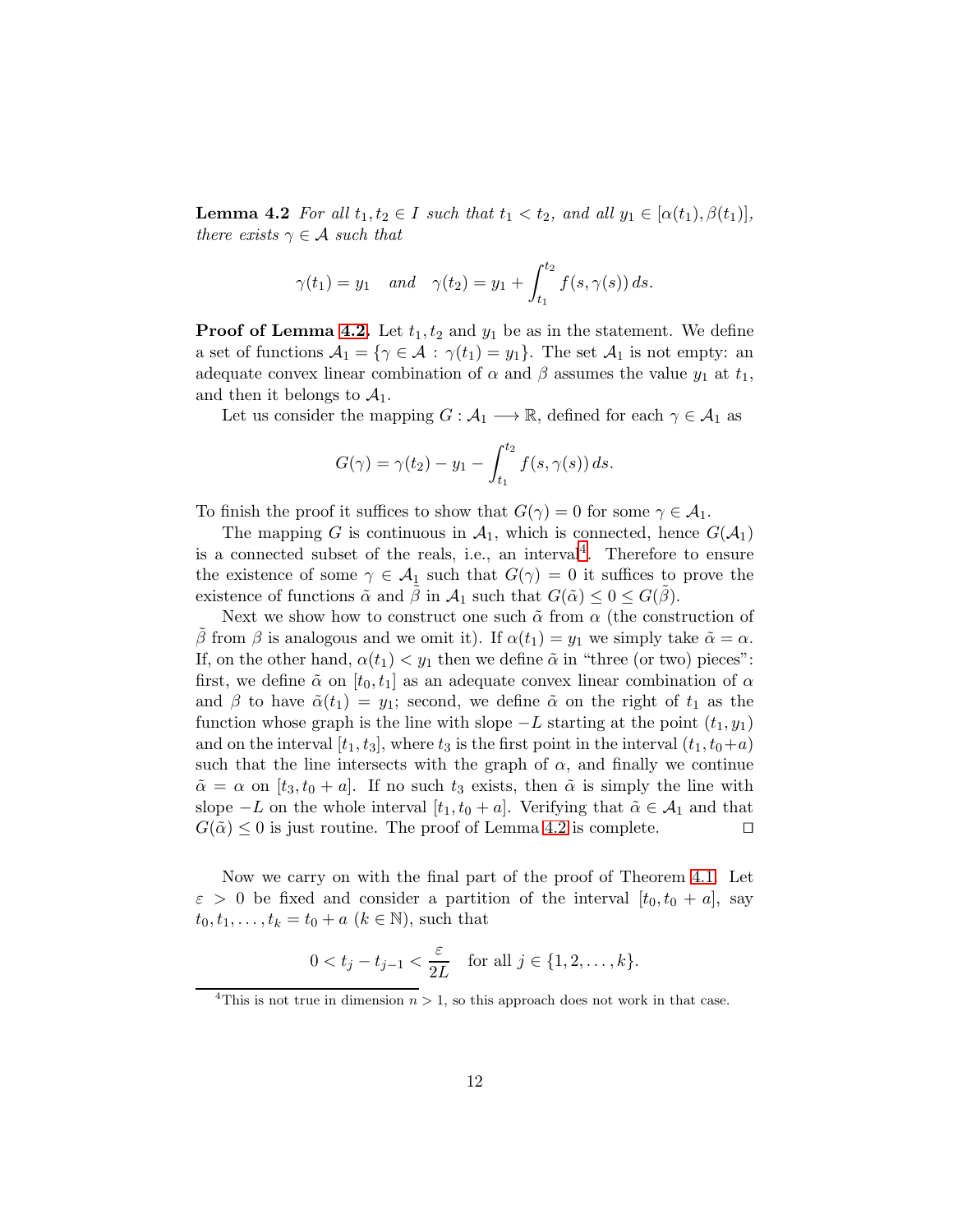Lemma [4.2](#page-10-0) guarantees that we can construct (piece by piece) a function  $\gamma_{\varepsilon} \in \mathcal{A}$  such that  $\gamma_{\varepsilon}(t_0) = y_0$  and

$$
\gamma_{\varepsilon}(t_j)=\gamma_{\varepsilon}(t_{j-1})+\int_{t_{j-1}}^{t_j}f(s,\gamma_{\varepsilon}(s))\,ds\quad\text{for all }j\in\{1,2,\ldots,k\}.
$$

Now for each  $t \in (t_0, t_0 + a]$  there is a unique  $j \in \{1, 2, \ldots, k\}$  such that  $t \in (t_{j-1}, t_j]$  and then

$$
\left| \gamma_{\varepsilon}(t) - y_0 - \int_{t_0}^t f(s, \gamma_{\varepsilon}(s)) ds \right| = \left| \gamma_{\varepsilon}(t) - \gamma_{\varepsilon}(t_{j-1}) - \int_{t_{j-1}}^t f(s, \gamma_{\varepsilon}(s)) ds \right|
$$
  

$$
\leq |\gamma_{\varepsilon}(t) - \gamma_{\varepsilon}(t_{j-1})| + \int_{t_{j-1}}^t |f(s, \gamma_{\varepsilon}(s))| ds
$$
  

$$
\leq 2L|t - t_{j-1}| < \varepsilon.
$$

<span id="page-12-0"></span>Hence  $0 \leq F(\varphi) \leq F(\gamma_{\varepsilon}) < \varepsilon$ , which implies that  $F(\varphi) = 0$  because  $\varepsilon > 0$ was arbitrarily chosen. ⊓⊔

**Remark 4.1** Notice that Peano's Existence Theorem in dimension  $n = 1$ is really a consequence of Theorem [4.1.](#page-10-1) To see it consider problem  $(1.1)$ in dimension  $n = 1$  and let  $b > 0$ ,  $L > 0$  and  $c > 0$  be as in the proof of Peano's Theorem in Section 2. Now define a new function

$$
\tilde{f}(t, y) = f(t, \max\{y_0 - b, \min\{y, y_0 + b\}\})
$$
 for all  $(t, y) \in [t_0, t_0 + c] \times \mathbb{R}$ ,

which is continuous and bounded by L on the whole of  $[t_0, t_0 + c] \times \mathbb{R}$ .

Obviously, the functions  $\alpha(t) = y_0 - L(t - t_0)$  and  $\beta(t) = y_0 + L(t - t_0)$ are, respectively, a lower and an upper solution to

$$
y' = \tilde{f}(t, y), \ t \in [t_0, t_0 + c], \quad y(t_0) = y_0,
$$

which then has at least one solution  $\varphi \in [\alpha, \beta]$ , by virtue of Theorem [4.1.](#page-10-1) Since  $|\varphi'(t)| \leq L$  for all  $t \in [t_0, t_0 + c]$  we have  $|\varphi(t) - y_0| \leq b$  for all  $t \in [t_0, t_0 + c]$ , and then the definition of  $\tilde{f}$  implies that  $\varphi$  solves [\(1.1\)](#page-1-0).

The existence of both the lower and the upper solutions in Theorem [4.1](#page-10-1) is essential. Our next example shows that we cannot expect to have solutions for a nonlocal problem if we only have a lower (or an upper) solution.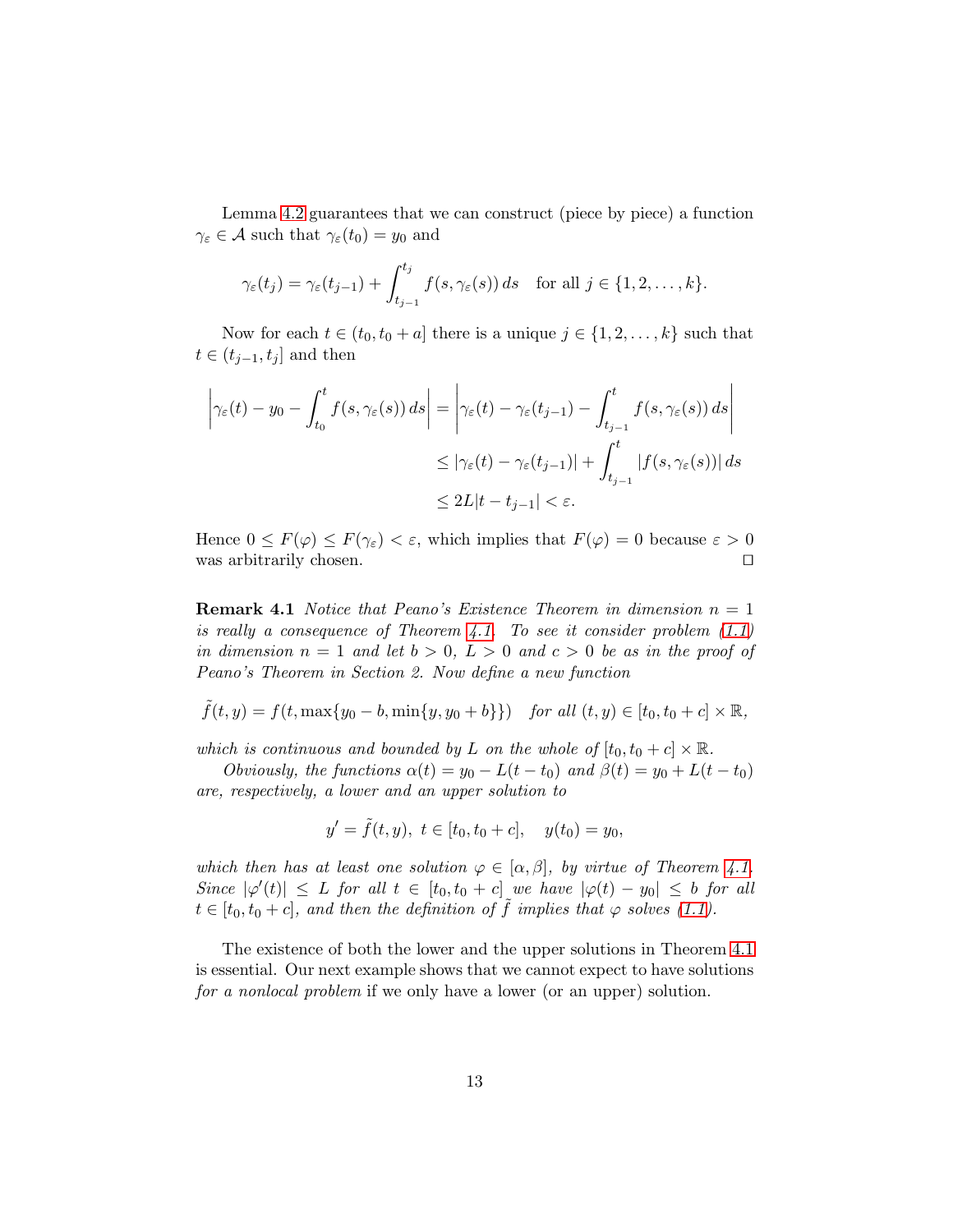**Example 4.1** The function  $\alpha(t) = 0$  for all  $t \in [0, \pi]$  is a lower solution to the initial value problem

$$
y' = 1 + y^2, \quad y(0) = 0,
$$

which has no solution defined on  $[0, \pi]$  (Its unique solution is  $\varphi(t) = \tan t$ for all  $t \in (-\pi/2, \pi/2)$ ).

Theorem [4.1](#page-10-1) does not guarantee that every solution of [\(4.4\)](#page-9-0) is located between the lower and the upper solutions. To see it, simply note that solutions are lower and upper solutions at the same time, so the zero function is both lower and upper solution for Peano's example [\(2.3\)](#page-5-0) which has many solutions above the zero function.

However it is true that, in the conditions of Theorem [4.1,](#page-10-1) we have a greatest and a least solution between  $\alpha$  and  $\beta$ , and we have their respective Goodman's characterizations in terms of lower and upper solutions, see [\[7\]](#page-17-3).

<span id="page-13-2"></span>**Corollary 4.3** Suppose that problem  $(4.4)$  has a lower solution  $\alpha$  and an upper solution  $\beta$  such that  $\alpha(t) \leq \beta(t)$  for all  $t \in I$  and let

$$
[\alpha, \beta] = \{ \gamma \in C(I) : \alpha \le \gamma \le \beta \text{ on } I \}.
$$

Then problem  $(4.4)$  has solutions  $\varphi_*, \varphi^* \in [\alpha, \beta]$  such that every solution of  $(1.1)$   $\varphi \in [\alpha, \beta]$  satisfies

<span id="page-13-1"></span><span id="page-13-0"></span>
$$
\varphi_*(t) \le \varphi(t) \le \varphi^*(t) \quad \text{for all } t \in I.
$$

Moreover, the least solution of  $(4.4)$  in  $[\alpha, \beta]$  satisfies

$$
\varphi_*(t) = \min\{\gamma(t) : \gamma \in [\alpha, \beta], \gamma \text{ upper solution of } (4.4)\} \quad (t \in I), \quad (4.5)
$$

and the greatest solution of  $(1.1)$  in  $[\alpha, \beta]$  satisfies

$$
\varphi^*(t) = \max\{\gamma(t) : \gamma \in [\alpha, \beta], \gamma \text{ lower solution of } (4.4)\} \quad (t \in I). \tag{4.6}
$$

**Proof.** Let  $L > 0$  be fixed so that

$$
|f(t,y)| \leq L
$$
 for all  $(t,y) \in I \times \mathbb{R}^2$  such that  $\alpha(t) \leq y \leq \beta(t)$ .

The set of solutions of [\(4.4\)](#page-9-0) in  $[\alpha, \beta]$  is not empty by virtue of Theorem [4.1.](#page-10-1) Moreover, it is a compact subset of  $C(I)$ , because it is closed, bounded and every one of its elements satisfies a Lipschitz condition with constant L. Hence, a similar argument to that in the proof of Theorem [3.1](#page-6-0) guarantees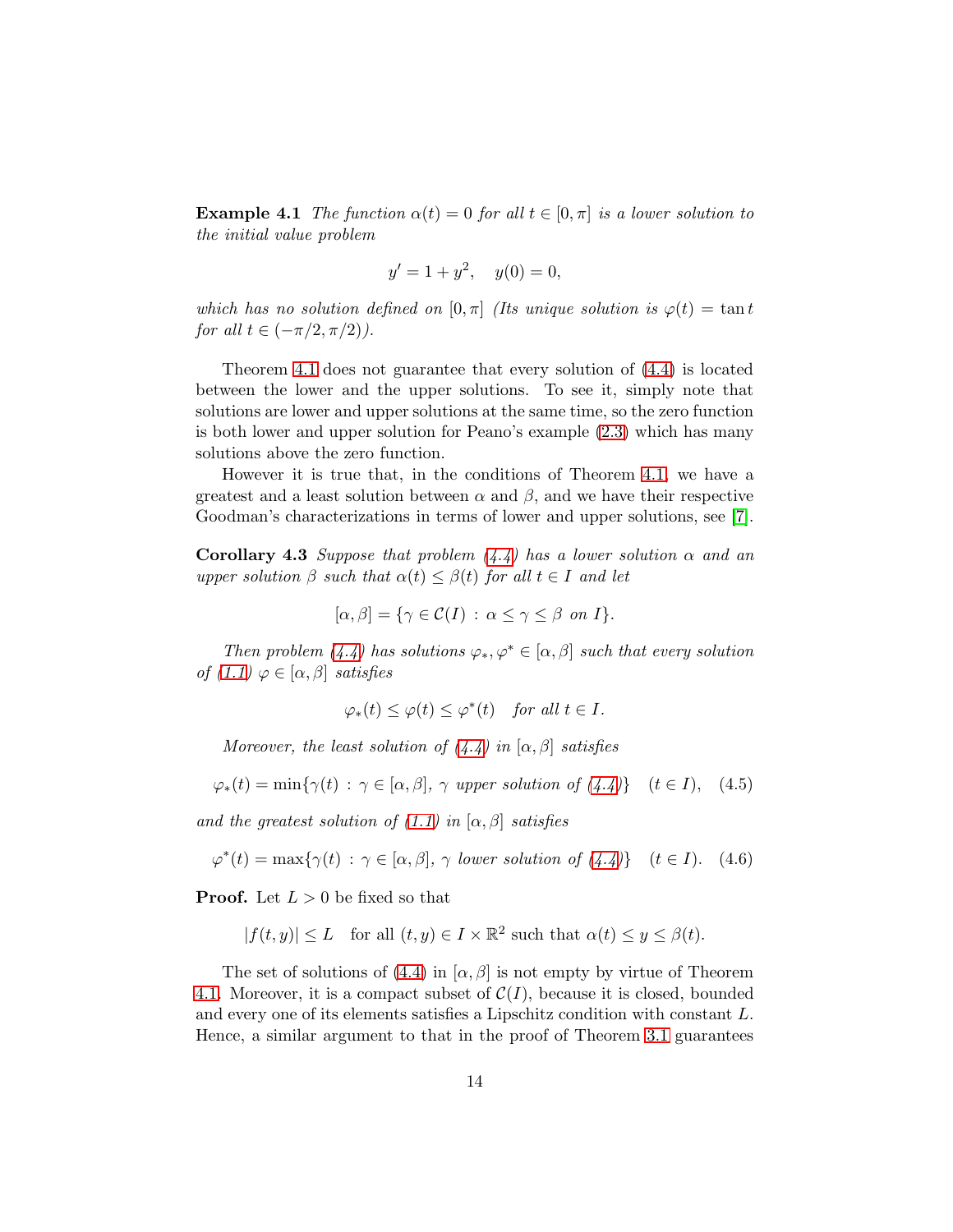that there is a solution  $\varphi^* \in [\alpha, \beta]$  which is greater than any other solution  $\varphi \in [\alpha, \beta].$ 

Let us prove that  $\varphi^*$  satisfies [\(4.6\)](#page-13-0). Notice first that if  $\gamma \in [\alpha, \beta]$  is a lower solution to [\(4.4\)](#page-9-0) then Theorem [4.1](#page-10-1) guarantees that there is some solution  $\varphi_{\gamma} \in [\gamma, \beta]$ . Hence, for all  $t \in I$  we have

$$
\sup \{ \gamma(t) : \gamma \in [\alpha, \beta], \gamma \text{ lower solution} \} \leq \max \{ \varphi(t) : \varphi \in [\alpha, \beta], \varphi \text{ solution} \}
$$

$$
= \varphi^*(t),
$$

and then [\(4.6\)](#page-13-0) obtains because  $\varphi^*$  is a lower solution of [\(4.4\)](#page-9-0) in [ $\alpha$ ,  $\beta$ ].

The proof of the existence of  $\varphi_*$  and the proof of [\(4.5\)](#page-13-1) are similar. □

Remark 4.2 Corollary [4.3](#page-13-2) can be proven directly via Perron's method, see  $(4, 7, 12, 16)$  $(4, 7, 12, 16)$  $(4, 7, 12, 16)$  $(4, 7, 12, 16)$ . This means starting at  $(4.6)$  as a definition and then showing that  $\varphi^*$  is a solution in the conditions of the statement. Perron's method involves careful work with sets of one–sided differentiable functions, which we avoid. Corollary [4.3](#page-13-2) can also be proven easily from Theorem [3.1.](#page-6-0)

Finally we deduce from Corollary [4.3](#page-13-2) the Peano's characterizations of the least and the greatest solutions in terms of strict lower and upper solutions. In doing so we are finally proving the "real" Peano's Theorem, because our next result is the closest to the one proven in [\[14\]](#page-18-0).

We say that  $\alpha : I \longrightarrow \mathbb{R}$  is a strict lower solution of [\(4.4\)](#page-9-0) if it is continuously differentiable in I,  $\alpha(t_0) \leq y_0$ , and  $\alpha'(t) < f(t, \alpha(t))$  for all  $t \in I$ . A strict upper solution is defined analogously by reversing the relevant inequalities. Notice that if  $\alpha$  is a strict lower solution and  $\beta$  is a strict upper solution, then  $\alpha < \beta$  on  $(t_0, t_0+a]$ , for otherwise we could find  $t_1 \in (t_0, t_0+a]$ such that  $\alpha < \beta$  in  $(t_0, t_1)$  and  $\alpha(t_1) = \beta(t_1)$ , but then we would have

 $\beta'(t_1) > f(t_1, \beta(t_1)) = f(t_1, \alpha(t_1)) > \alpha'(t_1) \geq \beta'(t_1),$  a contradiction.

**Theorem 4.4** (Fourth version of Peano's Theorem) If problem  $(4.4)$  has a strict lower solution  $\alpha$  and a strict upper solution  $\beta$  then the following results hold:

- 1. Problem [\(4.4\)](#page-9-0) has at least one solution;
- 2. If  $\varphi$  solves  $(4.4)$  just in some domain  $[t_0, t_0 + \varepsilon]$ , with  $\varepsilon \in (0, a)$ , then it can be extended as a solution of  $(4.4)$  to the whole interval  $[t_0, t_0+a]$ and then it satisfies

<span id="page-14-0"></span>
$$
\alpha(t) < \varphi(t) < \beta(t) \text{ for all } t \in (t_0, t_0 + a]; \tag{4.7}
$$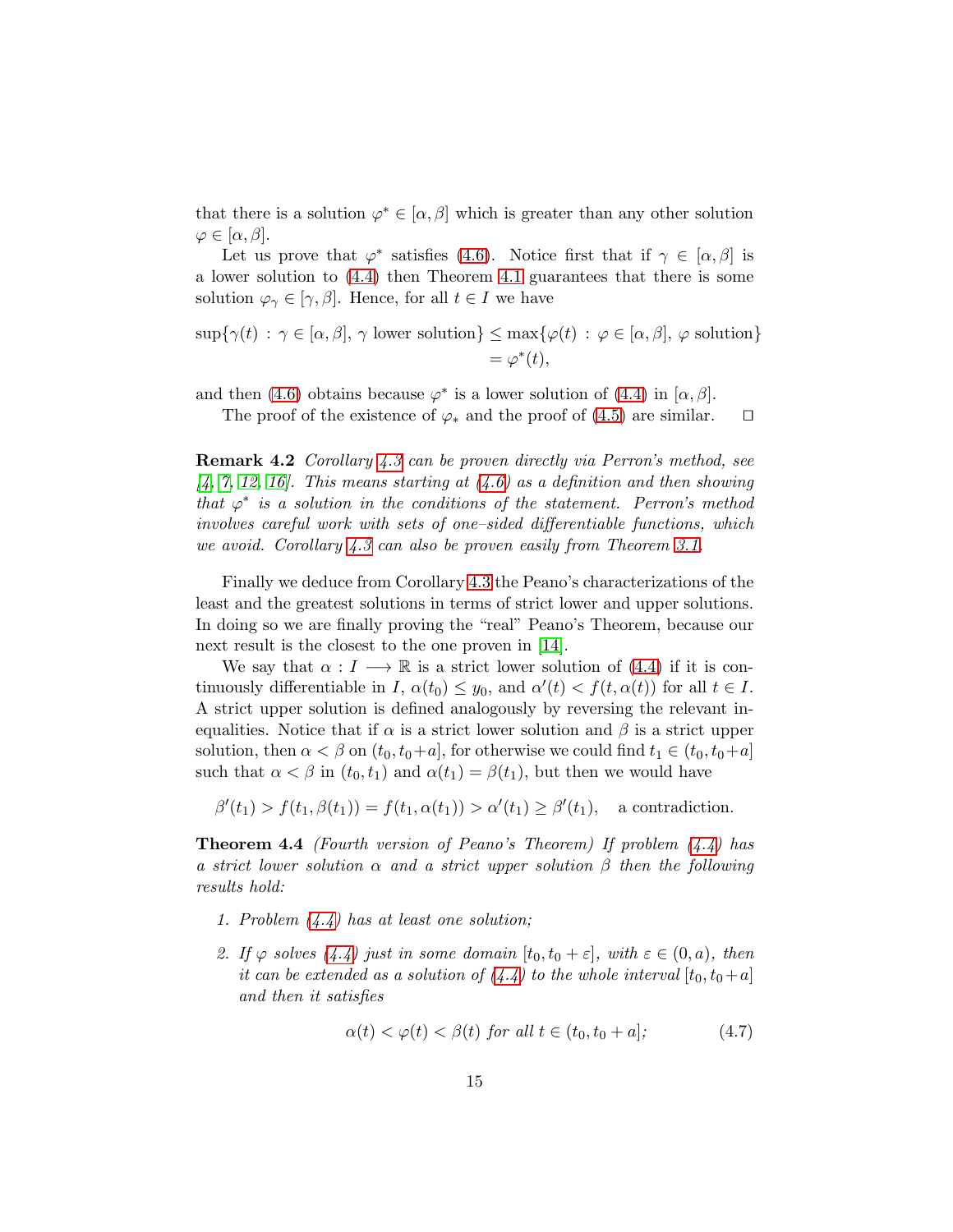3. Problem [\(4.4\)](#page-9-0) has the least solution  $\varphi_* : I \longrightarrow \mathbb{R}$  and the greatest solution  $\varphi^*: I \longrightarrow \mathbb{R}$ , which satisfy

<span id="page-15-1"></span>
$$
\varphi_*(t) = \sup \{ \gamma(t) : \gamma \text{ strict lower solution of } (4.4) \} \quad (t \in I), \tag{4.8}
$$

<span id="page-15-0"></span>and

$$
\varphi^*(t) = \inf \{ \gamma(t) : \gamma \text{ strict upper solution of } (4.4) \} \quad (t \in I). \tag{4.9}
$$

Proof. Corollary [4.3](#page-13-2) guarantees that [\(4.4\)](#page-9-0) has the least and the greatest solutions in  $[\alpha, \beta] = {\gamma \in C(I) : \alpha \leq \gamma \leq \beta}$ , which we denote, respectively, by  $\varphi_*$  and  $\varphi^*$ .

Let us prove that solutions of  $(4.4)$  satisfy  $(4.7)$  which, in particular, ensures that all of them belong to  $[\alpha, \beta]$ . Reasoning by contradiction, assume that a certain solution  $\varphi : [t_0, t_0 + \varepsilon] \longrightarrow \mathbb{R}$  ( $\varepsilon \in (0, a)$ ) satisfies  $\varphi(t_1) \geq \beta(t_1)$ for some  $t_1 \in (t_0, t_0 + \varepsilon)$ . The initial conditions ensure that we can find some  $t_2 \in (t_0, t_1)$  such that  $\varphi < \beta$  in  $(t_0, t_2)$  and  $\varphi(t_2) = \beta(t_2)$ , but then we have

$$
\beta'(t_2) > f(t_2, \beta(t_2)) = f(t_2, \varphi(t_2)) = \varphi'(t_2) \ge \beta'(t_2),
$$

a contradiction. This proves that every solution is smaller than  $\beta$  on its domain, and a similar argument shows that every solution is greater than  $\alpha$ . Therefore Theorem [4.1](#page-10-1) ensures that every solution of [\(4.4\)](#page-9-0) can be continued to the whole interval  $I = [t_0, t_0 + a]$  as a solution of  $(4.4)$  and between  $\alpha$ and  $\beta$ . Hence [\(4.7\)](#page-14-0) obtains and, moreover,  $\varphi_*$  and  $\varphi^*$  are, respectively, the least and the greatest among all the solutions of [\(4.4\)](#page-9-0).

Next we show that  $(4.9)$  is satisfied. The proof of  $(4.8)$  is similar and we omit it.

The previous arguments still work if we replace  $\beta$  by any other strict upper solution  $\gamma : I \longrightarrow \mathbb{R}$  (necessarily greater than  $\alpha$  on I). Hence

$$
\varphi^*(t) \le \inf \{ \gamma(t) \, : \, \gamma \text{ strict upper solution of (4.4)} \} \quad (t \in I).
$$

To show that we can replace this inequality by an identity it suffices to construct a decreasing sequence of strict upper solutions which converges to  $\varphi^*$ . To do it, let  $k \in \mathbb{N}$  be sufficiently large so that

$$
\beta'(t) > f(t, \beta(t)) + 1/k \quad \text{for all } t \in I.
$$

Plainly,  $\beta$  is an upper solution to the initial value problem

<span id="page-15-2"></span>
$$
y' = f(t, y) + 1/k, \quad y(t_0) = y_0,\tag{4.10}
$$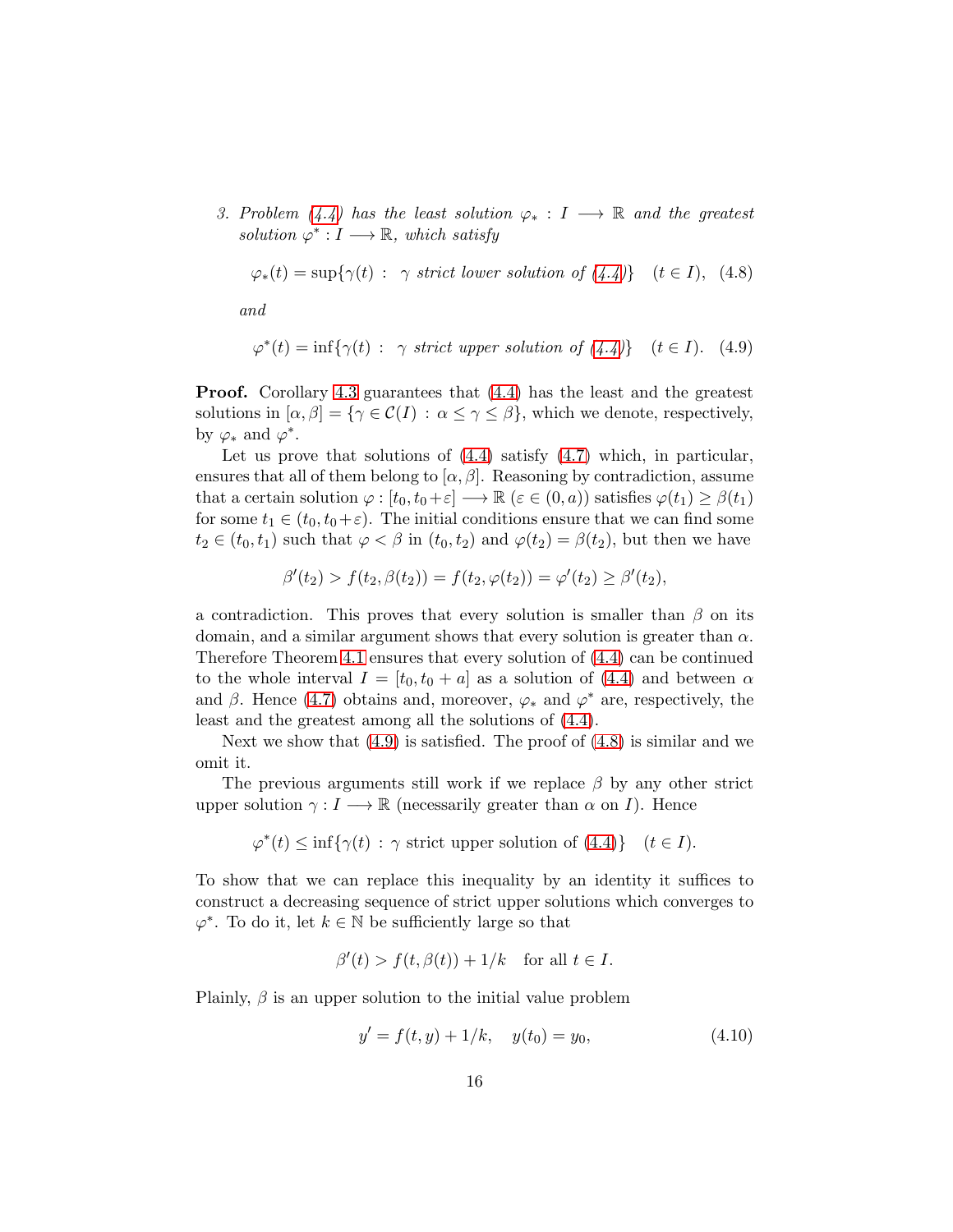and, in turn,  $\varphi^*$  is a lower solution. Hence, for all sufficiently large values of k there exists  $\varphi_k$ , a solution of [\(4.10\)](#page-15-2), between  $\varphi^*$  and  $\beta$ .

Obviously,  $\varphi_k$  is a strict upper solution to [\(4.10\)](#page-15-2) with k replaced by  $k+1$ , hence  $\varphi_k \geq \varphi_{k+1} \geq \varphi^*$  on *I*. Thus we can define a limit function

<span id="page-16-0"></span>
$$
\varphi_{\infty}(t) = \lim_{k \to \infty} \varphi_k(t) \ge \varphi^*(t) \quad (t \in I). \tag{4.11}
$$

The functions  $\varphi_k$  satisfy Lipschitz conditions on I with the same Lipschitz constant, which implies that  $\varphi_{\infty}$  is Lipschitz continuous on I. Dini's Theorem ensures then that the sequence  $\{\varphi_k\}_k$  converges uniformly to  $\varphi_{\infty}$  on I. Now for all sufficiently large values of  $k \in \mathbb{N}$  we have

$$
\varphi_k(t) = y_0 + \int_{t_0}^t f(s, \varphi_k(s)) ds + (t - t_0)/k \quad (t \in I),
$$

and then taking limit when k tends to infinity we deduce that  $\varphi_{\infty}$  is a solution of [\(4.4\)](#page-9-0). Hence  $\varphi_{\infty} \leq \varphi^*$  on *I*, and then [\(4.11\)](#page-16-0) yields  $\varphi_{\infty} = \varphi^*$  on I. The proof of  $(4.9)$  is complete. □

#### 5 Concluding remarks

- 1. The assumption  $\alpha \leq \beta$  on I in Theorem [4.1](#page-10-1) can be omitted. Marcelli and Rubbioni proved in [\[13\]](#page-18-8) that we have solutions between the minimum of  $\alpha$  and  $\beta$  and the maximum of them. Furthermore, we do not even need that lower or upper solutions be continuous, see [\[11\]](#page-17-9).
- 2. Theorem [4.1](#page-10-1) and Corollary [4.3](#page-13-2) can be extended to quasimonotone systems, see [\[1,](#page-17-4) [2,](#page-17-5) [9\]](#page-17-8). Theorem [4.1](#page-10-1) for systems even works when the lower and upper solutions are not ordered, see [\[13\]](#page-18-8), and f may be discontinuous or singular, see [\[1\]](#page-17-4).
- 3. The lower and upper solutions method is today a most acknowledged effective tool in the analysis of differential equations and, specially, boundary value problems. A detailed account on how far the method has evolved (just for second–order ODEs!) is given in the monograph by De Coster and Habets [\[3\]](#page-17-10). As far as the author is aware, the first use of lower and upper solutions is due Peano in [\[14\]](#page-18-0).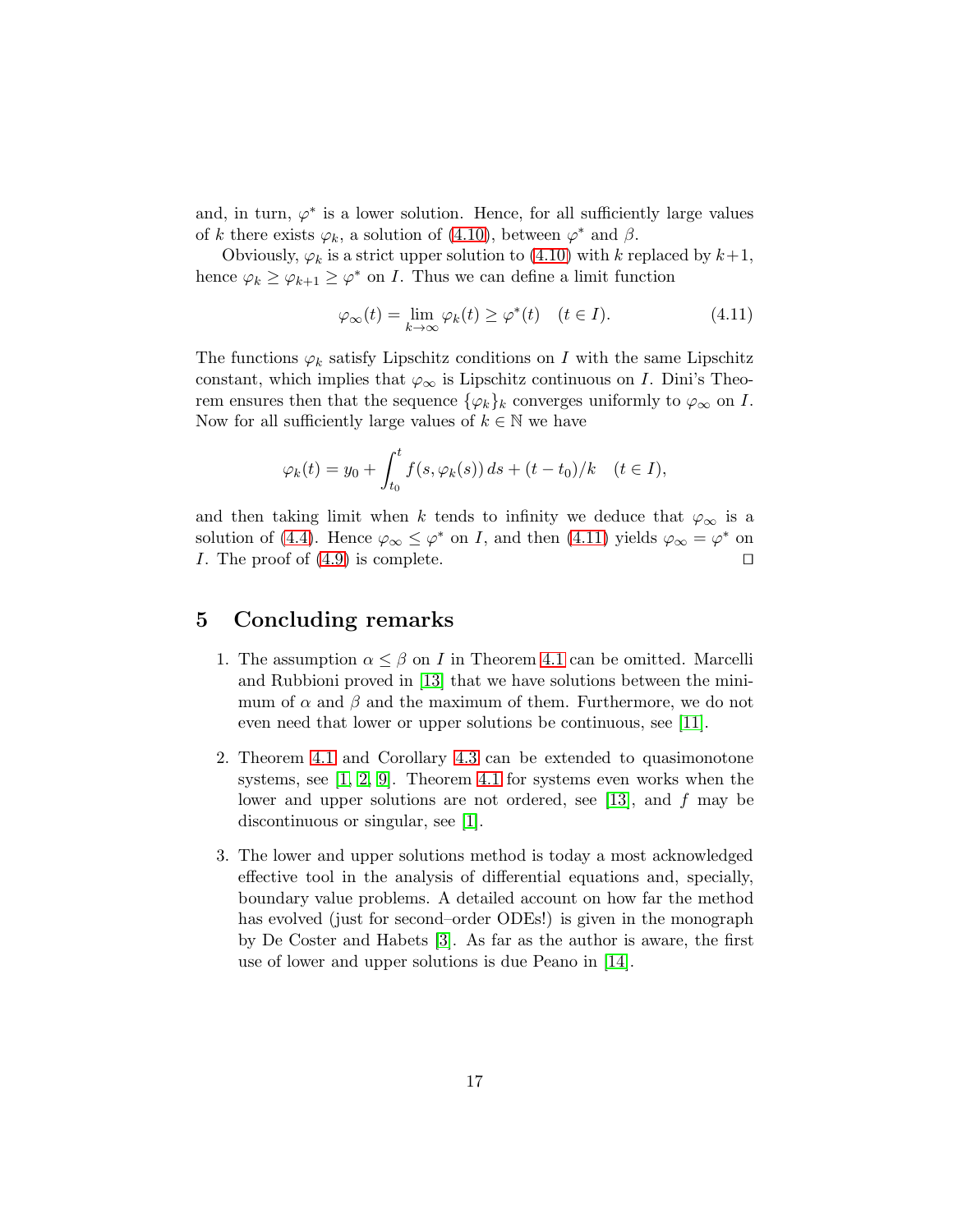#### <span id="page-17-4"></span>References

- [1] D. C. Biles and R. López Pouso, First–order singular and discontinuous differential equations, Bound. Value Problems, 2009 (2009), Article ID 507671, 25 pages.
- <span id="page-17-5"></span>[2] D. C. Biles and E. Schechter, Solvability of a finite or infinite system of discontinuous quasimonotone differential equations, Proc. Amer. Math. Soc. 128 (2000), 3349–3360.
- <span id="page-17-10"></span>[3] C. De Coster and P. Habets, Two–point boundary value problems: Lower and Upper solutions, Mathematics in Science and Engineering, vol. 205, Elsevier, 2006.
- <span id="page-17-1"></span>[4] M. A. Dow and R. Výborný, Elementary proofs of Peano's Existence Theorem, J. Aust. Math. Soc. 15 (1973), 366–372.
- <span id="page-17-7"></span>[5] R. Figueroa and R. López Pouso, Minimal and maximal solutions to second-order boundary value problems with state-dependent deviating arguments, Bull. Lond. Math. Soc. 43 (2011), 164–174.
- <span id="page-17-3"></span><span id="page-17-2"></span>[6] C. Gardner, Elementary proof of Peano's Existence Theorem, Amer. Math. Monthly 83 (1976), 556–560.
- [7] G. S. Goodman, Subfunctions and the initial–value problem for differential equations satisfying Carathéodory's hypotheses, J. Differential Equations 7 (1970), 232–242.
- <span id="page-17-6"></span>[8] E. R. Hassan and W. Rzymowski, Extremal solutions of a discontinuous scalar differential equation, Nonlinear Anal. 37 (1999), 997–1017.
- <span id="page-17-8"></span>[9] S. Heikkilä and V. Lakshmikantham, Monotone iterative techniques for discontinuous nonlinear differential equations, Marcel Dekker, New York, 1994.
- <span id="page-17-0"></span>[10] H. C. Kennedy, Is there an elementary proof of Peano's Existence Theorem for first order differential equations?, Amer. Math. Monthly 76 (1969), 1043–1045.
- <span id="page-17-9"></span>[11] R. L´opez Pouso, Nonordered discontinuous upper and lower solutions for first-order ordinary differential equations, Nonlinear Anal. 45 (2001), 391–406.